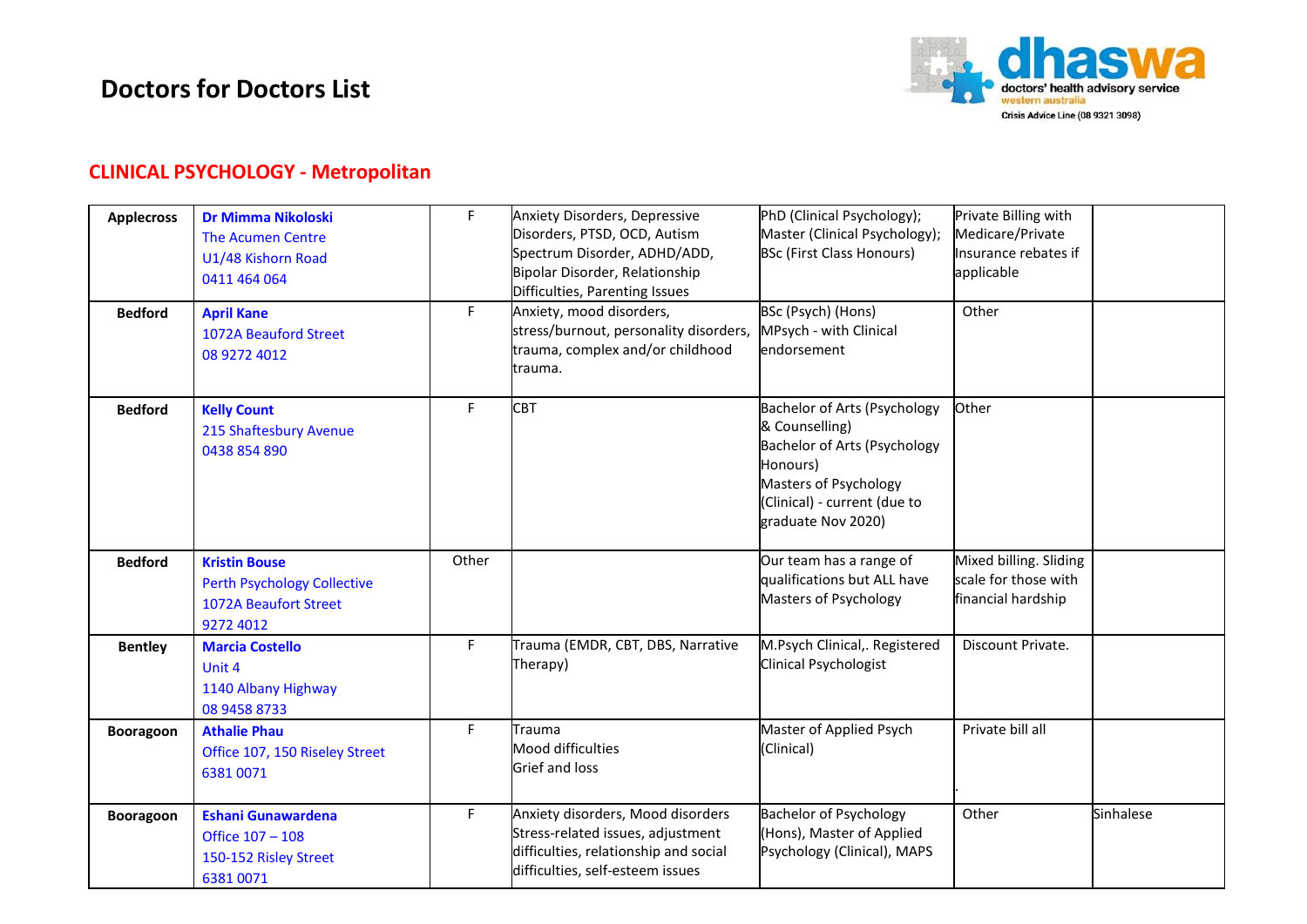

| <b>Booragoon</b>    | <b>Jenna Trainor</b><br><b>Prosper Health Collective</b><br>159 Riseley St<br>(08) 6381 0071 | F  |                                                                                                                                                                                                                                                                                                                             | <b>Bsc Psychology hons</b><br>Msc heath psychology<br>Mpsych clinical psychology<br>Post grad cert evidence based<br>practice                    | Bulk, private, mental<br>health care plan                 |  |
|---------------------|----------------------------------------------------------------------------------------------|----|-----------------------------------------------------------------------------------------------------------------------------------------------------------------------------------------------------------------------------------------------------------------------------------------------------------------------------|--------------------------------------------------------------------------------------------------------------------------------------------------|-----------------------------------------------------------|--|
| <b>Booragoon</b>    | <b>Kellie Cassidy</b><br>107/150 Riseley Street<br>6381 0071                                 | F. | Anxiety, Depression, PTSD, OCD                                                                                                                                                                                                                                                                                              | BSc (HOns) DPsych (clinical)                                                                                                                     | Reduced rates<br>offered on<br>discussion with<br>patient |  |
| <b>Brentwood</b>    | <b>Dr Sarah Schubert</b><br>90 Selway Road<br>0408 483 460                                   | F. | Trauma specialist, EMDR therapy                                                                                                                                                                                                                                                                                             | <b>Clinical Psychologist</b><br>B.Psych (Hons.), M.App.Clin.<br>Psych, PhD<br>Member of the Australian<br>Psychological Society (MAPS,<br>FCCLP) | Private unless<br>COVID related                           |  |
| <b>Canning Vale</b> | <b>Dr Cindy Theresiana</b><br>Unit 15, 2 Batman Rd<br>9456 0411                              | F. | Anxiety and Trauma                                                                                                                                                                                                                                                                                                          | Doctor of Clinical Psychology                                                                                                                    | Private Bill all.                                         |  |
| <b>Canning Vale</b> | <b>Pauline Calameri</b><br>Unit 15 / 2 Batman Rd<br>9456 0411                                | F  | Anxiety and mood disorders, anger<br>relationship struggles, adjustment<br>issues, personality disorders                                                                                                                                                                                                                    | Clinical Psychologist                                                                                                                            | Private Bill all                                          |  |
| Claremont           | <b>Carol Bolton</b><br><b>37B Second Avenue</b><br>0428 156 656                              | F. | Psychotherapy. Depression. Stress<br>related issues PTSD. Anxiety. Short<br>term supportive therapy                                                                                                                                                                                                                         | M App Psych . ClinicaL 1981                                                                                                                      | am prepared to see<br>medical students for<br>no charge   |  |
| Claremont           | <b>Dr Catherine Campbell</b><br>222 Stirling Highway<br>9384 4565                            | F. | Perinatal Mental Health, Trauma &<br>Adult Mental Health, Child and<br>Adolescent Development & Mental<br>Health, Elite Leadership &<br>Communication Consulting, Elite Sport<br>Consulting, Professional Supervision in<br>Health Services (Nursing, Medicine,<br>allied health), Training and<br>Professional Development | Masters of Applied<br>Psychology (Clinical); PhD                                                                                                 | Private bill all                                          |  |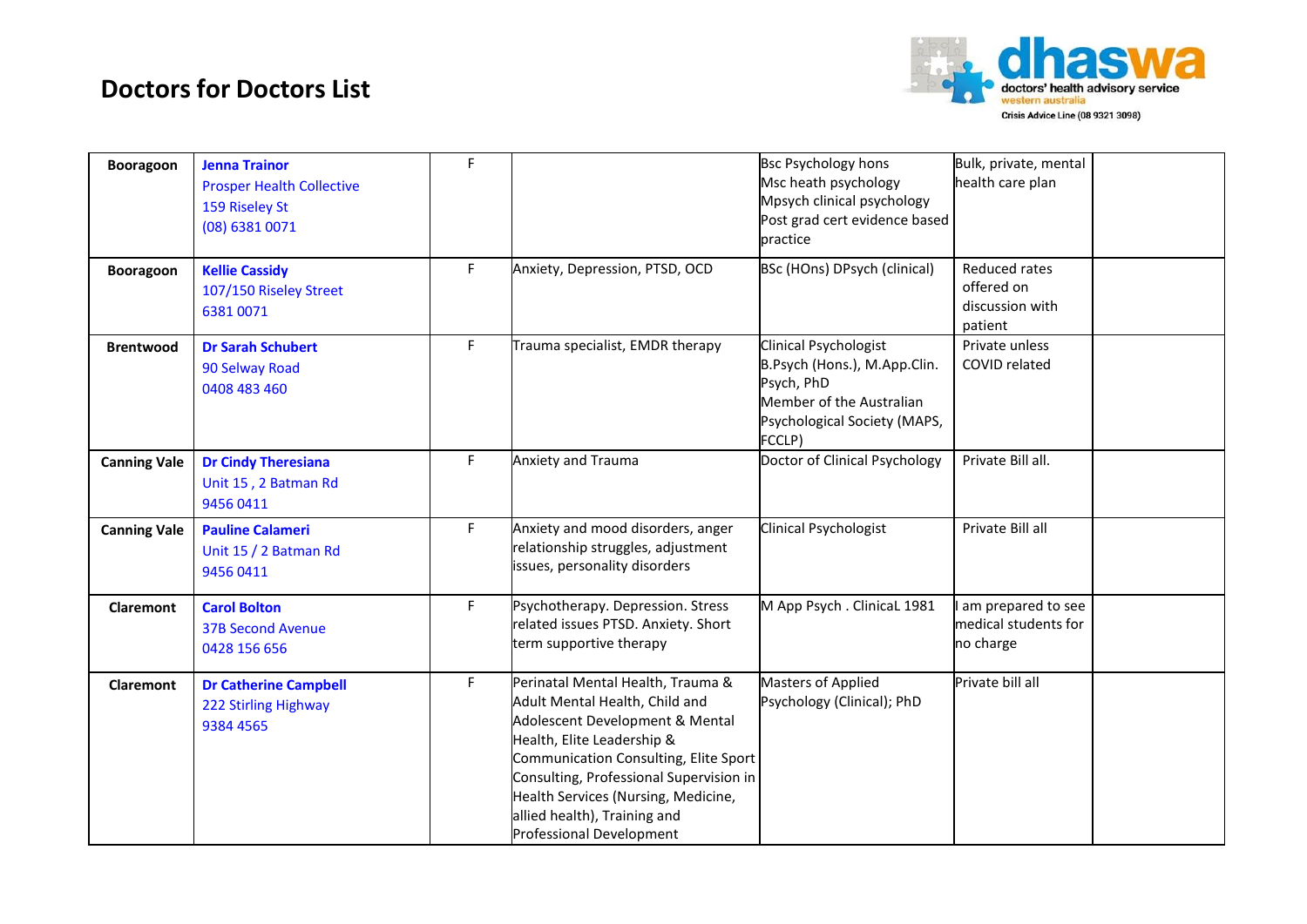

| Claremont | <b>Dr Khan Collins</b><br><b>Ashton Avenue Clinical Psychology</b><br><b>Services</b><br>14 Ashton Ave<br>0401 552 674 | M |                                                                                                                                                                                                                                                                                                                          | BAppSc, BSc(Hons),<br>MPsych(Clinical), PhD                                                                                                                                        | Private billing,<br>discounted fees<br>available                  |
|-----------|------------------------------------------------------------------------------------------------------------------------|---|--------------------------------------------------------------------------------------------------------------------------------------------------------------------------------------------------------------------------------------------------------------------------------------------------------------------------|------------------------------------------------------------------------------------------------------------------------------------------------------------------------------------|-------------------------------------------------------------------|
| Claremont | <b>James Penhale</b><br><b>St Quentin Clinical Psychology</b><br>Suite 10/40 St Quentin Avenue<br>0481 092 969         | M | Psychological interventions to adult,<br>adjustment to illness and disability,<br>mental health, relationships, health<br>worker support and burnout<br>management, specialist medical<br>multidisciplinary teams e.g. Oncology<br>and palliative care, rehabilitation<br>medicine, burns, major trauma,<br>rheumatology | <b>AHPRA Endorsement - Clinical</b><br>Psychology<br>Master of Psychology (Clinical)<br>Postgraduate Diploma<br>Psychology<br><b>Bachelor of Science</b><br>(Psychology            | Private Bill and<br>Medicare<br>Rebates with<br>Eligible Referral |
| Claremont | <b>Sarah Hollingsworth</b><br><b>20 Bayview Terrace</b><br>6143 4499                                                   | F | Mood and anxiety management,<br>resilience, family and relationship<br>issues                                                                                                                                                                                                                                            | BA(Hons), MPsych (Clinical),<br>Grad. Dip. Family and<br><b>Relationship Therapy</b>                                                                                               | Combination of<br>medicare and private<br>billing                 |
| Clarkson  | <b>Natalie Deverneuil</b><br>13/61 Ocean Keys Blvd<br>0410 812 786                                                     |   | Trauma<br>Anxiety                                                                                                                                                                                                                                                                                                        | Masters Clinical Psychology                                                                                                                                                        | Bulk bill all.                                                    |
| Como      | <b>Dr Vivienne Cass</b><br>1 / 17 Eleanor Street<br>0414 474 401                                                       | F | HIV/AIDS (member of State and<br>Federal AIDS committees)<br>Health conditions (eg, hepatitis, celiac,<br>spinal injury) on relationships and<br>sexuality<br>Burnout, relationships, sexuality,<br>depression, anxiety, work-related<br>stress, gender issues etc                                                       | PhD 1985 (Murdoch<br>University)<br>Master of Psychology (Clinical)<br>1975 (University of WA)<br>Bachelor of Psychology 1973<br>(University of WA)<br><b>Gestalt Therapy 1985</b> | <b>Discount Private</b>                                           |
| Coolbinia | <b>Dr Sarron Goldman</b><br><b>402 Walcott Street</b><br>08 6304 5824                                                  | M | Coordinator of the Counselling and<br>Psychotherapy Programme at Edith<br>Cowan Uni, hegemonic CBT, scientist-<br>practitioner sensibility, innovations in<br>short-term evidence-based forms of<br>psychoanalytic practice (e.g. Dynamic<br>Interpersonal Therapy/Mentalisation<br>based treatment)                     | M.A. (Clin. Psych.); PhD                                                                                                                                                           | <b>Discount Private</b>                                           |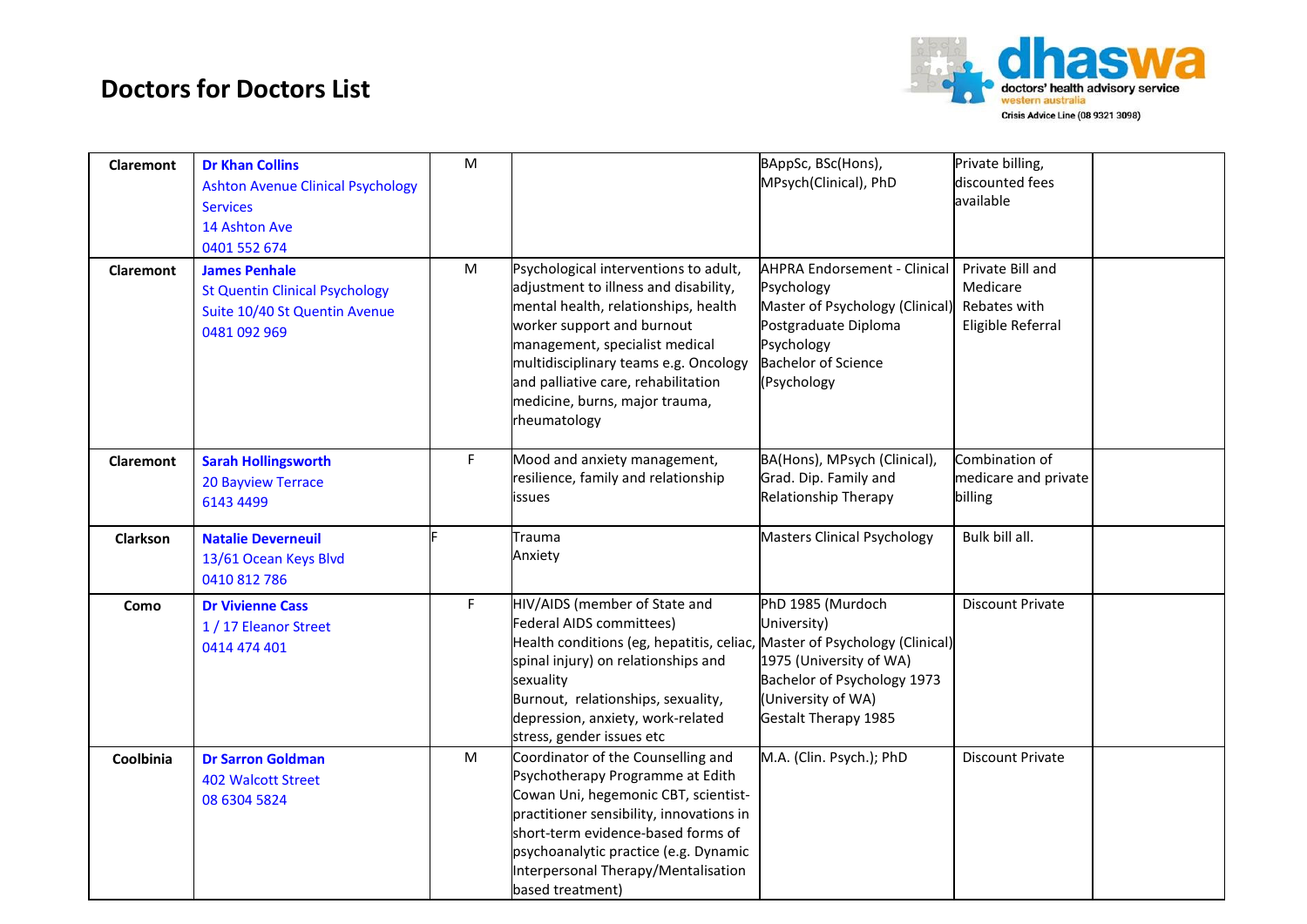

| Crawley<br><b>Shenton Park</b> | <b>Dr Sam Hoong</b><br>7 / 316 Onslow Rd<br>0433 220 299                      | M  | Complex trauma utilising EMDR, CRM<br>and Sensorimotor psychotherapy<br>Health psychology including providing<br>intervention for terminal illnesses<br>using mindfulness, Clinical hypnosis | Ph.D in psychology<br>Master in Clinical psychology<br>BA<br><b>BEd</b>                                                   | <b>Discount Private</b>                                                                | English, Mandarin,<br>Cantonese Hokkien |
|--------------------------------|-------------------------------------------------------------------------------|----|----------------------------------------------------------------------------------------------------------------------------------------------------------------------------------------------|---------------------------------------------------------------------------------------------------------------------------|----------------------------------------------------------------------------------------|-----------------------------------------|
| <b>Currambine</b>              | <b>Dr Elinor Van Ommen</b><br>94 Delamere Ave<br>0419 151 548                 | F  | Trauma, vicarious, existential crises<br>and professional development.<br>Anxiety, depression and burnout,<br>compassion fatigue                                                             | Doctor of Psychology (Clinical)                                                                                           | <b>Bulk bill medical</b><br>students                                                   |                                         |
| <b>Darlington</b>              | <b>Greg Chaine</b><br>7 Beenong Rd<br>08 6292 0148                            | M  | Acute stress/PTSD, Personality, Mood<br>and Anxiety Disorders, Sleep and<br>Medical-related difficulties                                                                                     | Master of Applied Psychology<br>(Clinical)<br><b>Bachelor of Psychology</b><br>(Honours)<br><b>Bachelor of Philosophy</b> | <b>Discount Private</b>                                                                |                                         |
| <b>Duncraig</b>                | <b>Dr Isabel Fernandez</b><br>6/209 Warwick Rd<br>08 9447 2000                | F. |                                                                                                                                                                                              | Team of Clinical Psychologists<br>with Masters/Doctorate<br>degree in Clinical Psychology                                 |                                                                                        |                                         |
| <b>Duncraig</b>                | <b>Dr Maretha Cronje</b><br><b>Unit 11</b><br>59 Arnisdale Rd<br>0420 213 696 | F. | Anxiety, depression, sleep difficulties<br>Burnout, couple relationships<br>Vicarious traumatization<br>Work relationships issues, work stress<br>Work and team culture difficulties         | Masters in Clinical Psychology<br>Doctorate in Organisational<br>Psychology                                               | Discount private                                                                       | English, Afrikaans                      |
| <b>East Victoria</b><br>Park   | <b>Dr Catherine Jackson</b><br>16/885 Albany Hyw<br>0412 785 644              | F. | Depression, Anxiety, Trauma<br>Relationship difficulties                                                                                                                                     | B Psych. (hons)<br>M Psych (clin.)<br>PhD                                                                                 | <b>Discount Private</b>                                                                |                                         |
| <b>Ellenbrook</b>              | <b>Timothy Brand</b><br><b>60B Mornington Parkway</b><br>08 9296 5539         | M  | Anger/impulse control, marital stress,<br>OCD/panic/social fears, sleep disorder,<br>trauma & PTSD                                                                                           | B.Psych (Hons)., M.App<br>Psych (Clinical)                                                                                | Private bill all                                                                       |                                         |
| <b>Floreat</b>                 | <b>Guilette Ferrari</b><br>80 Evandale Street<br>0418 385 005                 | F  | Doctor's mental health in particular<br>working with dedicated treatment<br>team (GP, Consultant Psychiatrist)<br>where there are Axis 1 diagnoses.                                          | BA (HONS); MAppPsych<br>(Clinical)<br><b>Endorsed Clinical Psychologist</b>                                               | Discount<br>available for<br>doctors and<br>medical students<br>who are not<br>working |                                         |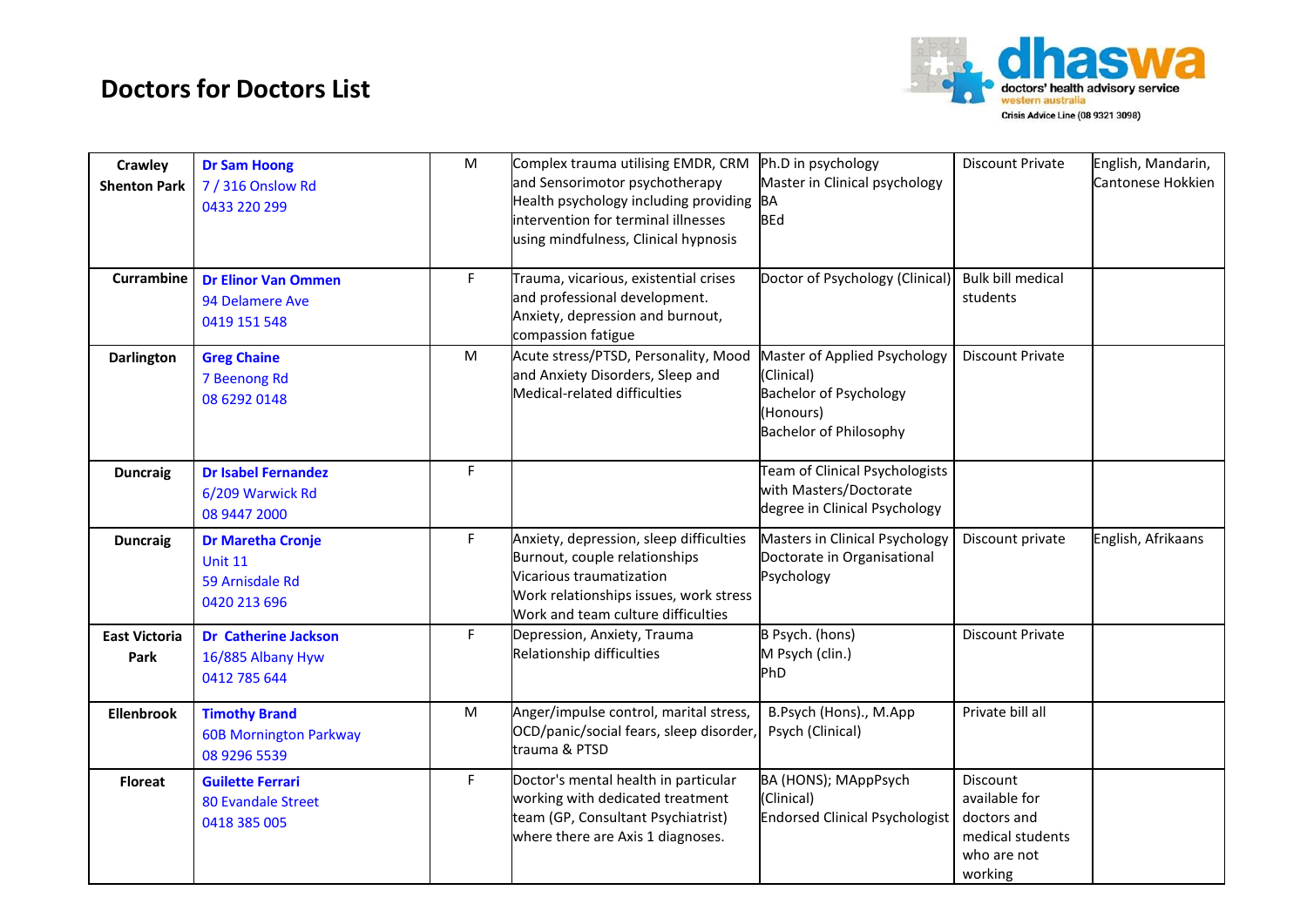

| <b>Floreat</b>   | <b>Leonard James</b><br>110 Grovedale Rd<br>0418 841 000                                                                       | M         | Trauma; Anxiety; Depression;<br>Relationship Counselling; Situational<br>significant distress.                                                                                                                 | B. Psych; M.Applied Psych;<br><b>MAPS</b>                                                                                            | Normal private<br>billing. Discount for<br>medical students and<br>those with financial<br>hardship |  |
|------------------|--------------------------------------------------------------------------------------------------------------------------------|-----------|----------------------------------------------------------------------------------------------------------------------------------------------------------------------------------------------------------------|--------------------------------------------------------------------------------------------------------------------------------------|-----------------------------------------------------------------------------------------------------|--|
| Fremantle        | <b>Dr Corey Neira</b><br><b>1Howard Street</b><br>0432 026 855                                                                 |           | Trauma.<br>Depression<br>Anxiety<br>Adjustment<br>Supervision                                                                                                                                                  | Clinical Psychologist<br>Ph.D. (Psychology)<br>MPsych (Clinical)<br>BA (Hons) Psychology                                             | Mixed billing                                                                                       |  |
| Fremantle        | <b>Dr Kath Boekamp</b><br><b>Arise Clinical Psychology</b><br>Unit 5 - 56 Pakenham Street<br>0421 114 765                      | F.        | <b>Mental Health</b><br>Youth MH<br>Perfectionism<br>OCD/Anxiety/Social Anxiety                                                                                                                                | PhD<br>Masters (Clinical<br>Psychology)<br><b>Bachelor of Science</b><br>(Psych)                                                     | Willing to discuss<br>what's<br>needed/preferred                                                    |  |
| <b>Fremantle</b> | <b>Rachael O'Byrne</b><br><b>Ellen Health Medical Centre</b><br>4/91 Hampton Road                                              | F.        | Clinical Psychologist in a practice of 18 Clinical Psychologist<br>clinical psychologists for treatments<br>including depression, anxiety, stress,<br>substance dependence, relationship<br>issues, and trauma |                                                                                                                                      | Dependent on<br>income                                                                              |  |
| Girraween        | <b>Julianne Beel</b><br>32 Salcott Rd<br>0429 054 393                                                                          | F.        | GP mental health, trauma and other<br>complex clients                                                                                                                                                          | BSc (psychology)<br>Post Grad Dip (psychology)<br>Masters (clinical psychology)                                                      | Bulk bill all                                                                                       |  |
| Heathridge       | <b>John Forbes</b><br>Delta Psychology, Shop 6<br><b>Heathridge City Shopping Centre</b><br>99 Caridean Street<br>0403 247 786 | M         | Anxiety, stress, trauma, mood<br>disorders, ego strengthening, grief,<br>optimal functioning (positive<br>psychology).                                                                                         | BCom, BA(Psych)Hons,<br>GradDipComp, PhD(Clinical<br>Psychology), CPA, MAPS,<br>MAACBT, FCCLP                                        | <b>Bulk Bill all</b>                                                                                |  |
| <b>Hocking</b>   | <b>Dr Kevin Pyle</b><br>176 Nicholas Rd<br>0432 592 211                                                                        | ${\sf M}$ | Dealing with mental health issues<br>relating to anxiety and stress.                                                                                                                                           | PhD in Clinical Psychology                                                                                                           | <b>Bulk bill medical</b><br>students                                                                |  |
| Hovea            | <b>Heath Joyce Townsend</b><br>55 Bentley Place<br>0404 250 055                                                                | F.        | Trauma, PTSD, Adult Mental Health<br>Tertiary training of students<br>Community Health                                                                                                                         | Masters of Clinical Psychology Flexible to private or<br><b>Bachelor of Psychology</b><br>Diploma in Psychoanalytic<br>Psychotherapy | bulk bill depending<br>upon the need                                                                |  |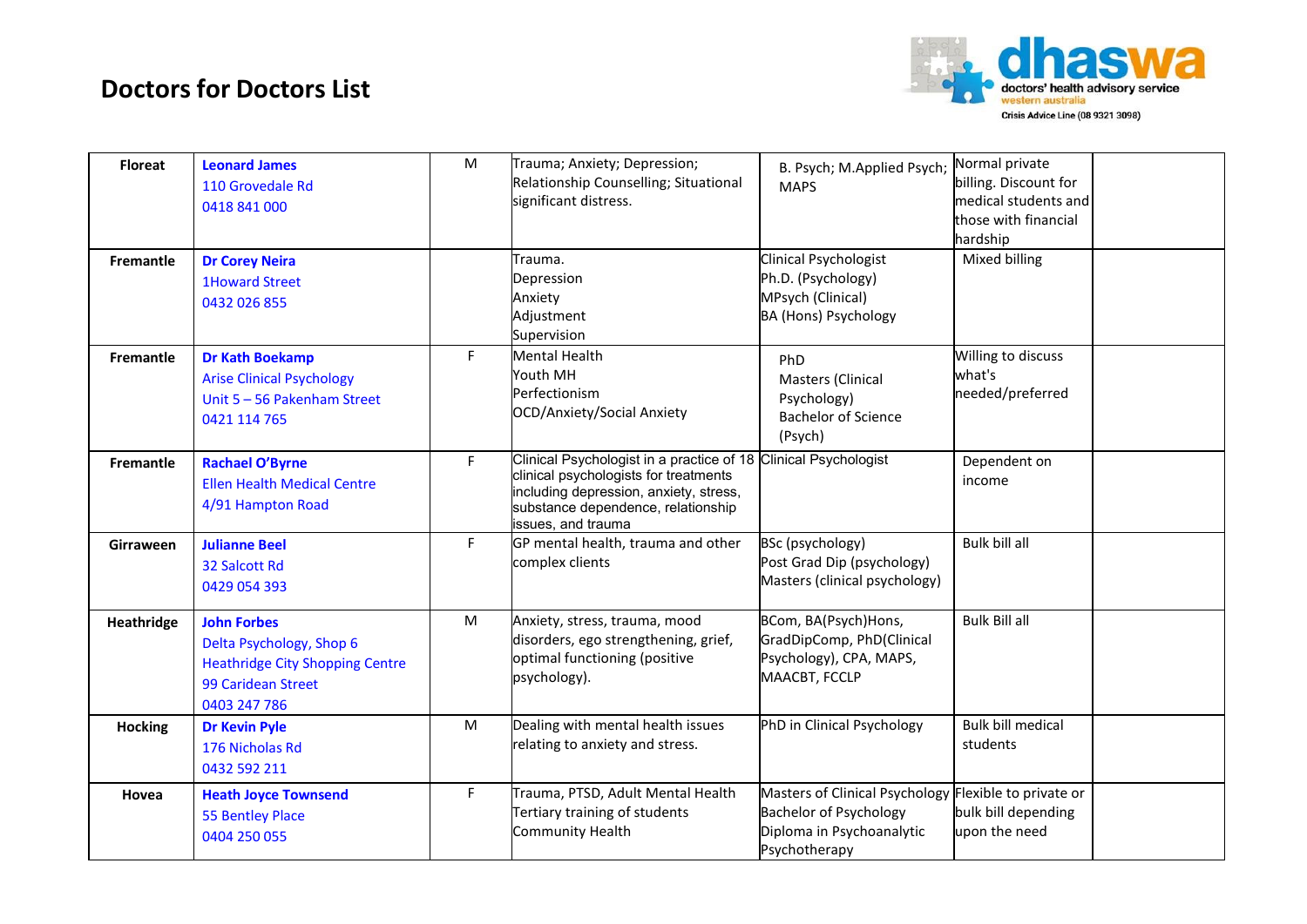

| <b>Jindalee</b> | <b>Anoushka Rassau</b><br><b>Mindful Life Psychology</b><br>Unit 6B, 6 Jindalee Boulevard<br>0410 973 365 | F. | Trauma, borderline personality<br>disorder, anxiety, depression, stress                                                                                                                                                                                                                                                                                                                                                   |                                                                                                                               | <b>Bulk bill doctors</b><br>during COVID 19                  |                                           |
|-----------------|-----------------------------------------------------------------------------------------------------------|----|---------------------------------------------------------------------------------------------------------------------------------------------------------------------------------------------------------------------------------------------------------------------------------------------------------------------------------------------------------------------------------------------------------------------------|-------------------------------------------------------------------------------------------------------------------------------|--------------------------------------------------------------|-------------------------------------------|
| Joondalup       | <b>Carol Joseph</b><br><b>15 Barron Parade</b><br>0428 944 626                                            | F. | Anxiety/Depression<br><b>PTSD</b><br>Autism<br>Dementia                                                                                                                                                                                                                                                                                                                                                                   | PsyD Clinical Psychologist                                                                                                    | Bulk Bill all.                                               |                                           |
| Joondalup       | <b>Dr Janis Fairbairn</b><br>1/41 Regents Pk Rd<br>08 9301 4955                                           | F. | Post Traumatic Stress Disorder (PTSD); PhD (Clin Psych) BA (Hons) Dip Bulk bill all.<br>other anxiety and depressive<br>disorders; grief and loss; alcohol and<br>other drug issues for both users and<br>relatives; therapy for people with<br>serious mental illnesses and their<br>relatives; medico legal assessments<br>and other forensic issues; autism<br>assessment and treatment for<br>adolescents and adults. | Teach FAPS FAPSCC FAPSFC                                                                                                      |                                                              |                                           |
| Joondalup       | <b>Lisa Dominguez</b><br><b>Joondalup Psychology Centre</b><br>1/41 Regents Park Rd<br>0402 284 056       | F  | Trauma, anxiety, depression, burnout,<br><b>OCD</b>                                                                                                                                                                                                                                                                                                                                                                       | <b>Bachelor of Science</b><br><b>Bachelor of Behavioural</b><br>Science<br>Hons Degree<br>Masters of Psychology<br>(Clinical) | <b>Billing policy for</b><br>doctors and<br>medical students |                                           |
| Joondalup       | <b>Renn Cheah</b><br><b>Direction Psychology</b><br>Suite 3 - 109 Grand Boulevard<br>1300 322 068         | M  | PTSD/Complex Trauma, Sleep<br>Disorders (i.e.: insomnia, circadin<br>rhythm disorders), Sexuality (i.e.:<br>orientation, dysfunction, paraphilias),<br>Anxiety Disorders (i.e.: Panic attacks,<br>Generalised Anxiety, OCD), Mood<br>Disorders, ADHD, behavioural<br>difficulties, parenting.                                                                                                                             | B.Sc. (Hons) Psychology<br>MPsych (Clinical)<br>PGradDip (Sexology) -<br>currently studying                                   | Discount private for<br>medical students                     | English, Malay,<br>Mandarin,<br>Cantonese |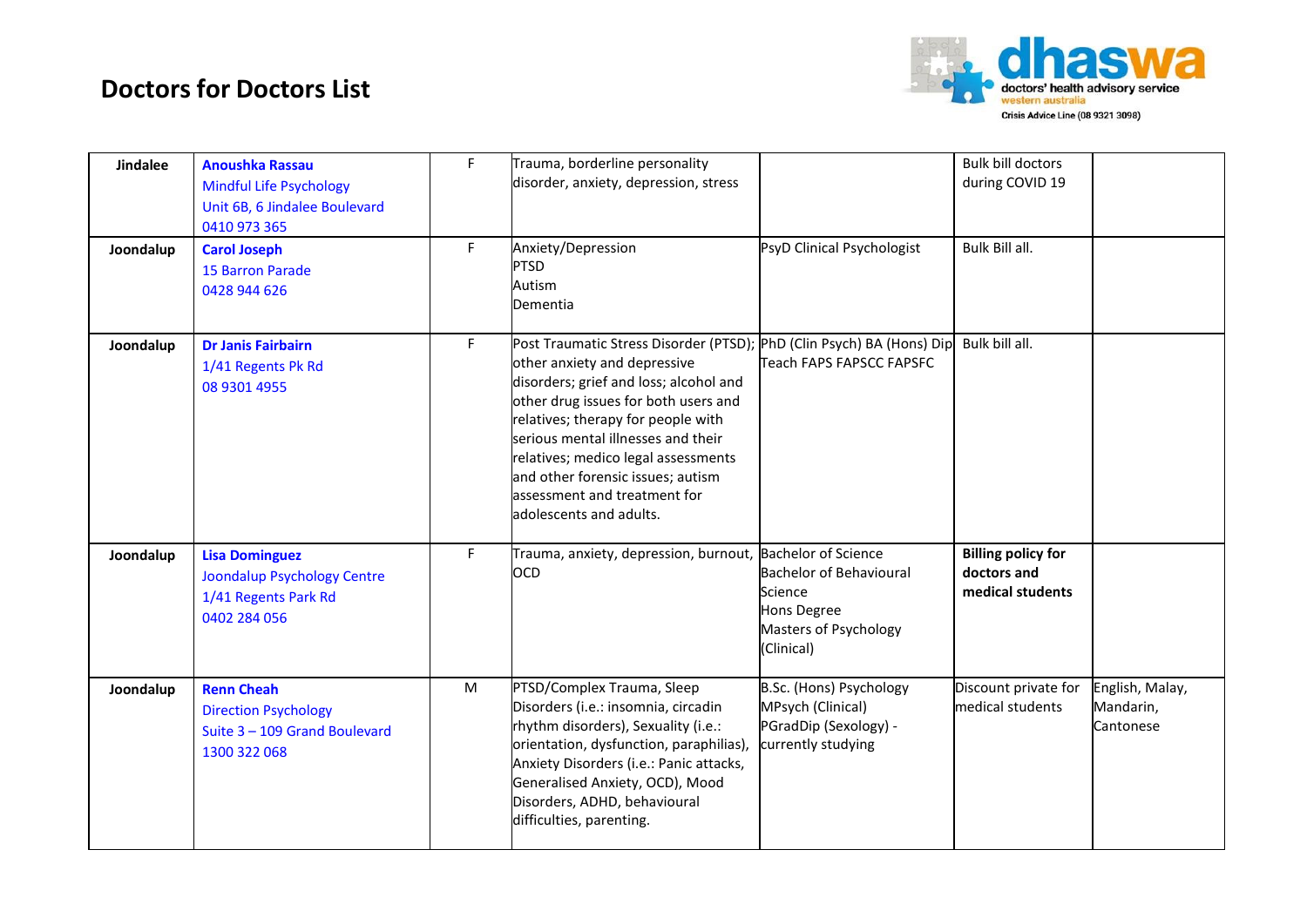

| Kalamunda          | <b>Jacquie Bicknell</b><br>Suite $1 - 73$ Canning Rd<br>Kalamunda WA 6076<br>08 9257 1744 OR 040008 3133 | F  | Trauma work and working within an<br>Attachment framework.<br>Eye Movement Desensitisation<br>Reprocessing (EMDR)<br>Forensic work, Consultant and Group<br>Facilitator in Private Psychiatric setting<br>regarding Trauma Recovery                                                                                                                                                                                                                                                                                              | Clinical Psychologist                                                                                                               | Private bill all.         |                |
|--------------------|----------------------------------------------------------------------------------------------------------|----|----------------------------------------------------------------------------------------------------------------------------------------------------------------------------------------------------------------------------------------------------------------------------------------------------------------------------------------------------------------------------------------------------------------------------------------------------------------------------------------------------------------------------------|-------------------------------------------------------------------------------------------------------------------------------------|---------------------------|----------------|
| Kalamunda          | <b>Sally Thomas</b><br>Suite 1 73 Canning Rd<br>0417 779 728                                             | F. |                                                                                                                                                                                                                                                                                                                                                                                                                                                                                                                                  | BA Hons. MSc. MPsych<br>(Clinical)                                                                                                  | Bulk Bill all.            |                |
| Kelmscott          | <b>Mercurio Cicchini</b><br>Unit 5, 2977 Albany Hyw<br>0414 730 866                                      | M  | Managing stress, anxiety, depression;<br>work/life balance                                                                                                                                                                                                                                                                                                                                                                                                                                                                       | BA (Hons); Grad. Dip. Psych.<br>(Counselling); M.Psych<br>(Clinical)                                                                | Negotiated with<br>client |                |
| <b>Kinross</b>     | <b>Patrick Mullins</b><br>14 Dunbarton Loop<br>0414 730 866                                              | M  | Individual and couples counselling<br>Anger management and Domestic<br>violence, Grief and Loss, Chronic Pain,<br>Self-esteem and assertiveness, Family<br>and relationship counselling, Post-<br>Traumatic Stress, Therapy for<br>Depression, Therapy for Phobias,<br>Anxiety, Panic attacks and Stress,<br>Obsessive Compulsive Disorders,<br>Psycho-education and therapeutic<br>support for Bipolar Disorders, Adult<br>survivors of physical, sexual and<br>psychological abuse, as well as<br>perpetrators of sexual abuse | <b>Clinical Psychology</b><br>Imago Relationship therapy                                                                            | Bulk bill all.            |                |
| Lansdale           | <b>Chantal Vander Kraats</b><br>1/24 Mullingar Way<br>0408 802 155                                       | F. |                                                                                                                                                                                                                                                                                                                                                                                                                                                                                                                                  | Master of Psychology (Clinical) Bulk bill all<br>Master of Psychology<br>(Counselling)<br><b>Bachelor of Science</b><br>(Psychology |                           |                |
| <b>Lake Coogee</b> | <b>Dr Sophie Henshaw</b><br><b>46 Preston Drive</b><br>0422 232 089                                      | F  | Depression, anxiety, relationships,<br>workplace bullying, trauma,<br>bereavement, etc                                                                                                                                                                                                                                                                                                                                                                                                                                           | Doctor of Psychology and<br><b>Bachelor of Psychology</b><br>BA (Hons) in fine arts                                                 | Private Bill all.         | English French |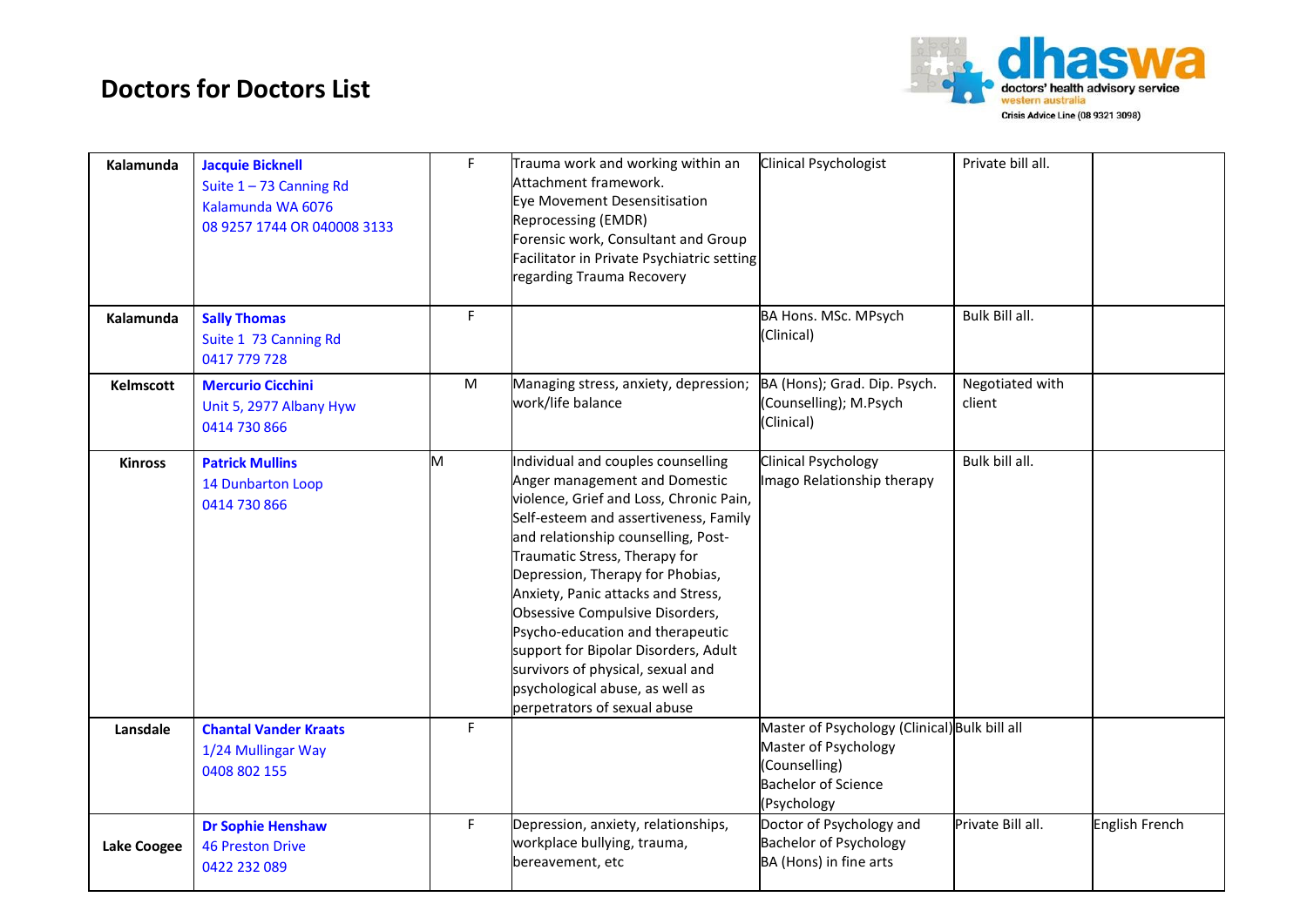

| Leederville     | <b>Dr Terry Simpson</b><br>Suite 3/A, 661 Newcastle St<br>0409 205 812                                             | F. | Anxiety, ASD, PTSD, psychological first<br>aid, interventions therapies                                       | BA Psych. Doctor of<br>Psychology (Clinical)                                      | Private bill all                                                                             | English, Italian |
|-----------------|--------------------------------------------------------------------------------------------------------------------|----|---------------------------------------------------------------------------------------------------------------|-----------------------------------------------------------------------------------|----------------------------------------------------------------------------------------------|------------------|
| Leederville     | <b>Catherine Eliot</b><br>7/144 Northwood Street<br>0480189201                                                     | F. | Anxiety and mood disorders.<br>Perinatal mental health.<br>Perfectionism.<br>Resilience.<br>Workplace Stress. | 2014 - Master of Psychology<br>(Clinical)<br>BA (Psych).<br>Post.Grad.Dip (Psych) | Private Bill all                                                                             |                  |
| Maddington      | <b>Teresa Stevenson</b><br>U5, 210 Burslem Drive<br>0411 246 030                                                   | F. | Trauma, Personality Disorders,<br>anxiety, psychosis, Mood disorders.                                         | Master of Clinical<br>Psychology.                                                 | <b>Bulk bill all</b>                                                                         |                  |
| <b>Manning</b>  | <b>Dr Kelly Prandl</b><br>Unit $2$ – Level 1<br>18 Welwyn Ave<br>0402 299 050                                      | F. |                                                                                                               | <b>BPsychology (Hons)</b><br>PhD (Clinical Psychology)                            | individually<br>negotiated-bulk<br>billing an option                                         |                  |
| <b>Manning</b>  | <b>Gretta Little</b><br><b>Helios Psychology</b><br><b>Suite 2 First Floor</b><br>18 Welwyn Avenue<br>08 9450 5076 | F  |                                                                                                               | BA (Hons); MPSYCH (Clin)                                                          | Sliding fee scale<br>that includes<br>private, low fee,<br>discount private<br>and bulk bill |                  |
| <b>Melville</b> | <b>Maggie Orum</b><br>Suite 6 Melville Professional Centre<br><b>275 Marmion Street</b><br>0408 677 420            | F. | Depression, anxiety, stress, post<br>traumatic stress, grief and loss,<br>relationship problems               | Master of Psychology<br>(Counselling)                                             | Provide concession<br>rates to students                                                      |                  |
| Medina          | <b>Shannon Butler</b><br><b>Kwinana Medical Centre</b><br>8-12 Pace Road<br>0403 303 492                           | F  | DBT, EMDR and schema                                                                                          | Master of applied clinical<br>psychology                                          | <b>Bulk bill all</b>                                                                         |                  |
| <b>Midland</b>  | <b>Dr Katie Elliott</b><br>40 Byers Rd<br>08 9274 4877                                                             | F. | All forms of anxiety<br>Self esteem<br><b>Emotional Abuse</b>                                                 | Doctorate in Clinical and<br>Neuropsychology                                      | Private bill all.                                                                            |                  |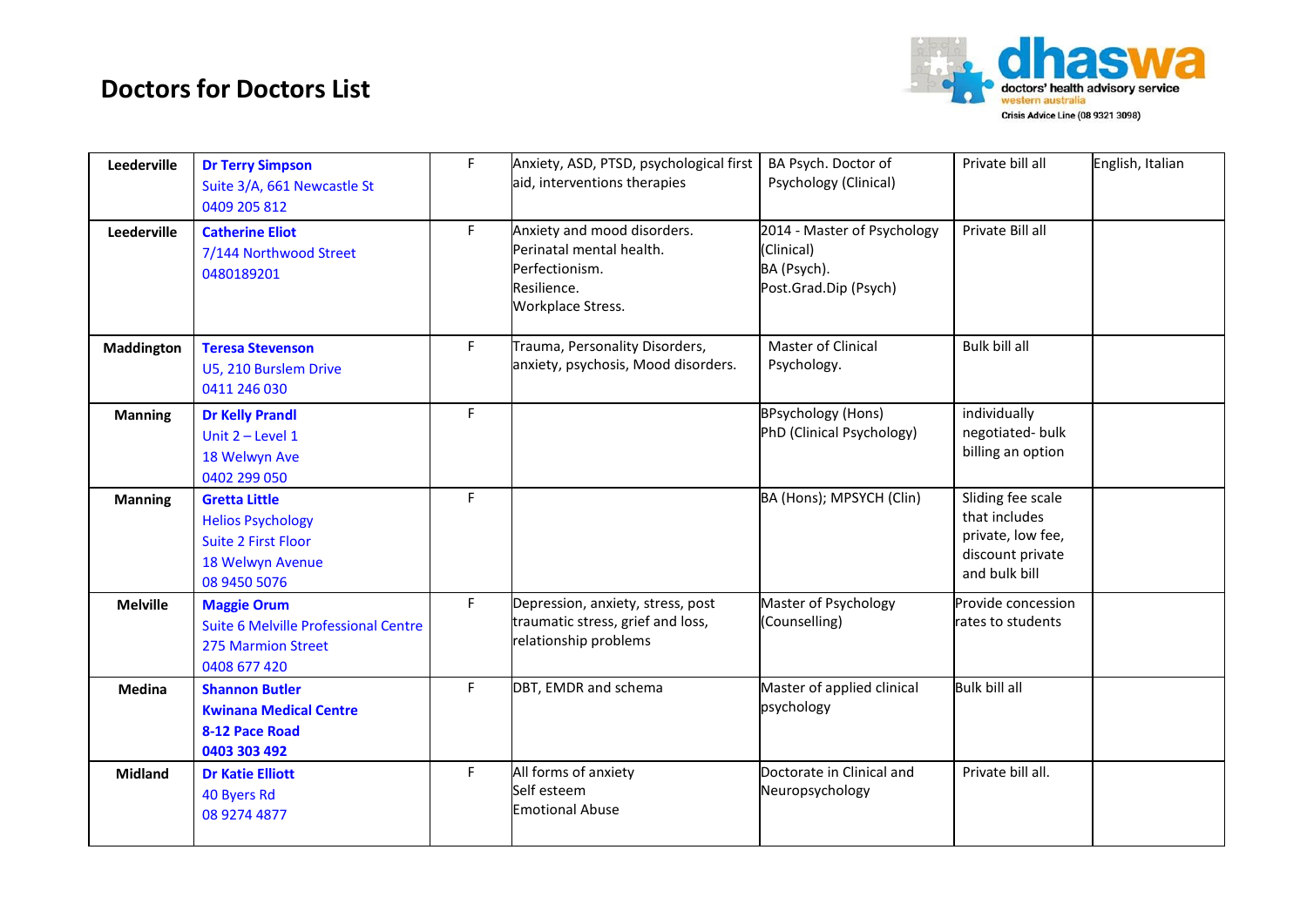

| <b>Midland</b><br><b>Mount Lawley</b> | <b>Kerstin Anderson Ridge</b><br>5 The Avenue<br>0417 000 464<br><b>Dianne Casella</b><br>544 William Street<br>0411 646 128 | F<br>F    | Anxiety, depression, PTSD, Life<br>transitions, relationship issues, eating<br>disorders.<br>Hospital (child and adult) and mental<br>health settings.<br>Rheumatology, Neurology, Paediatrics,<br>Psychiatry, Gastroenterology etc.<br>Acquired injury, brain injury and<br>rehabilitation.<br>Special interest in children and<br>families.                                                                                                                                                                                                                                                           | <b>Bachelor of Psychology</b><br>Masters in Clinical Psychology rebate<br><b>Masters in Counseling</b><br>Psychology<br>Master of Applied Psychology Private billing and<br>(1989)                                                                         | Fee paying with<br>will consider bulk<br>billing if required       |  |
|---------------------------------------|------------------------------------------------------------------------------------------------------------------------------|-----------|---------------------------------------------------------------------------------------------------------------------------------------------------------------------------------------------------------------------------------------------------------------------------------------------------------------------------------------------------------------------------------------------------------------------------------------------------------------------------------------------------------------------------------------------------------------------------------------------------------|------------------------------------------------------------------------------------------------------------------------------------------------------------------------------------------------------------------------------------------------------------|--------------------------------------------------------------------|--|
| <b>Mt Hawthorn</b>                    | <b>Dr Carl Dreher</b><br><b>58 Anzac Road</b><br>0421 775 909                                                                | ${\sf M}$ | Trauma and work-related stress<br>(including health anxiety,<br>performance anxiety, compassion<br>fatigue, burnout, and vicarious<br>trauma), working with empathic<br>and highly sensitive people (HSP)<br>and sensory-processing sensitivity<br>(SPS) trait; insomnia, eating<br>disorders, body image issues,<br>stress & burnout, adjustment<br>issues & life transitions, self-<br>esteem issues, relationship<br>difficulties, chronic health issues,<br>OCD, bereavement, grief & loss,<br>depression, anxiety, including<br>general, social & performance<br>anxiety, & phobias, trauma & PTSD | Doctor of Philosophy<br>(Psychology)<br>Master of Psychology (Clinical<br>Psychology)<br>Graduate Certificate in<br><b>Research Commercialisation</b><br><b>Bachelor of Science</b><br>(Psychology) with Honours<br>(1st class)<br>MAPS FCCLP MACPA EMDRAA | Private bill all                                                   |  |
| <b>Mount Lawley</b>                   | <b>Elisa Porter</b><br>99 Central Avenue<br>08 6424 8177                                                                     | F         | Anxiety, depression, adjustment<br>issues, FIFO and work related stress,<br>phobias, social anxiety, OCD,<br>relationship and family challenges,<br>parenting issues, distress associated<br>with chronic pain, trauma,<br>psychological preparation for weight                                                                                                                                                                                                                                                                                                                                         | Bachelor of Arts (Hons Psych<br>Diploma of Education (School<br>Psych)<br>Master of Applied Psychology<br>(Clinical)                                                                                                                                       | private billing with<br>some concessions for<br>full time students |  |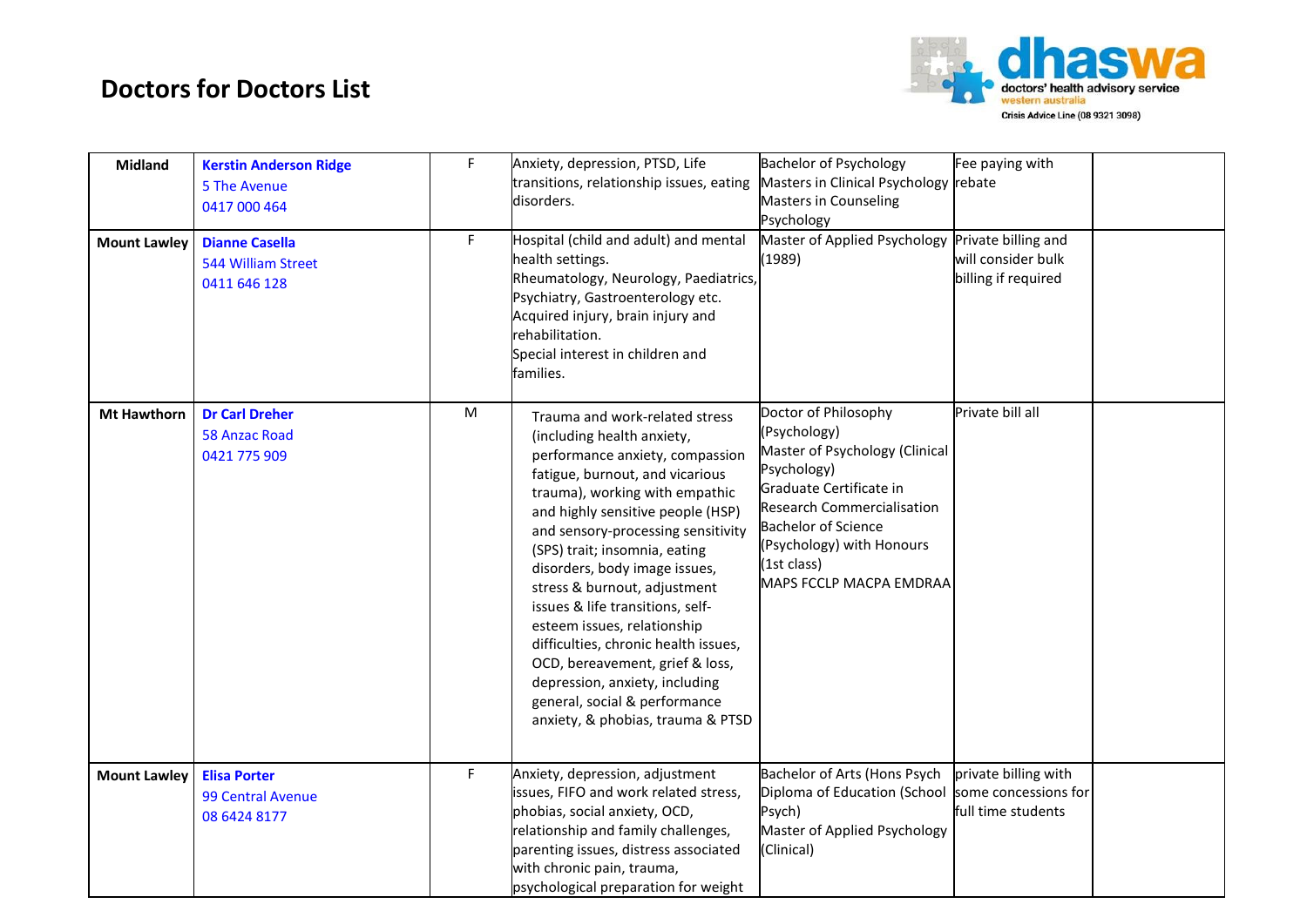

|                       |                                                                      |           | loss surgery, and communication<br>issues.                                                                                                                                                                                                  |                                                                                                                                              |                                                                                                                  |  |
|-----------------------|----------------------------------------------------------------------|-----------|---------------------------------------------------------------------------------------------------------------------------------------------------------------------------------------------------------------------------------------------|----------------------------------------------------------------------------------------------------------------------------------------------|------------------------------------------------------------------------------------------------------------------|--|
| <b>Mount Lawley</b>   | <b>Dr Geoffrey Carastathis</b><br>544 William Street<br>0468 957 112 | M         | Diverse gender and sexuality<br>Trauma, PTSD<br>Persistent depressive disorder<br>Anxiety disorders - social, generalised,<br>peformance<br>Self-critism/punitive nature<br>Low self-worth/self-esteem<br>Interpersonal difficulties<br>HIV | BA (Hons)<br>PhD (Clin Psych)                                                                                                                | private billing,<br>but happy to<br>discuss fees<br>should<br>affordability be<br>an issue/barrier<br>to service |  |
| <b>Mount Pleasant</b> | <b>Charlotte Bower</b><br>147 Reynolds Road<br>0423 923 902          | F.        | Anxiety and OCD<br>Depression and emotional disorders<br>Adjustment disorders<br>Grief<br><b>PTSD</b><br>Acquired brain injury and cognitive<br>difficulties                                                                                | BA. B. Psych. MApp.Psych<br>(Clinical) MAPsych<br>(Neuropsychology)                                                                          | Private Bill all.                                                                                                |  |
| <b>Mt Lawley</b>      | <b>Suzanne Stout</b><br>Suite 4, 544 William St<br>0409 882 494      | F.        | Stress, anxiety, PTSD, hypnotherapy<br>for IBS, sexual abuse, grief counselling                                                                                                                                                             | <b>Bachelor of Science</b><br><b>Bachelor of Psychology</b><br>Diploma of Clinical Hypnosis<br>Master of Psychology<br>(Clinical Psychology) | Private bill<br>doctors,<br>scheduled fee<br>students                                                            |  |
| <b>Mt Lawley</b>      | <b>Kelly Gough</b><br>57 Railway Parade<br>08 9271 3914              | ${\sf M}$ | Anxiety, Alcohol and drug use, adult<br>learning disorders, stress<br>management.                                                                                                                                                           | BA(Soc Sci), PGDip (Psych),<br>DPsych (Clin & Clin Neuro)                                                                                    | <b>Bulk bill medical</b><br>students                                                                             |  |
| <b>Myaree</b>         | <b>Helen Gavriel</b><br><b>534 Marmion Street</b><br>08 9330 4797    | F.        | Trauma, Anxiety, Depression, Perinatal Bachelor of Psychology<br>depression and anxiety, Parenting,<br>Personal development, Grief, loss and Psychology<br>bereavement.<br>Work with children, adolescents and<br>adults.                   | Masters in Clinical/Health                                                                                                                   | Willing to do all<br>of the above<br>depending on<br>financial<br>circumstances                                  |  |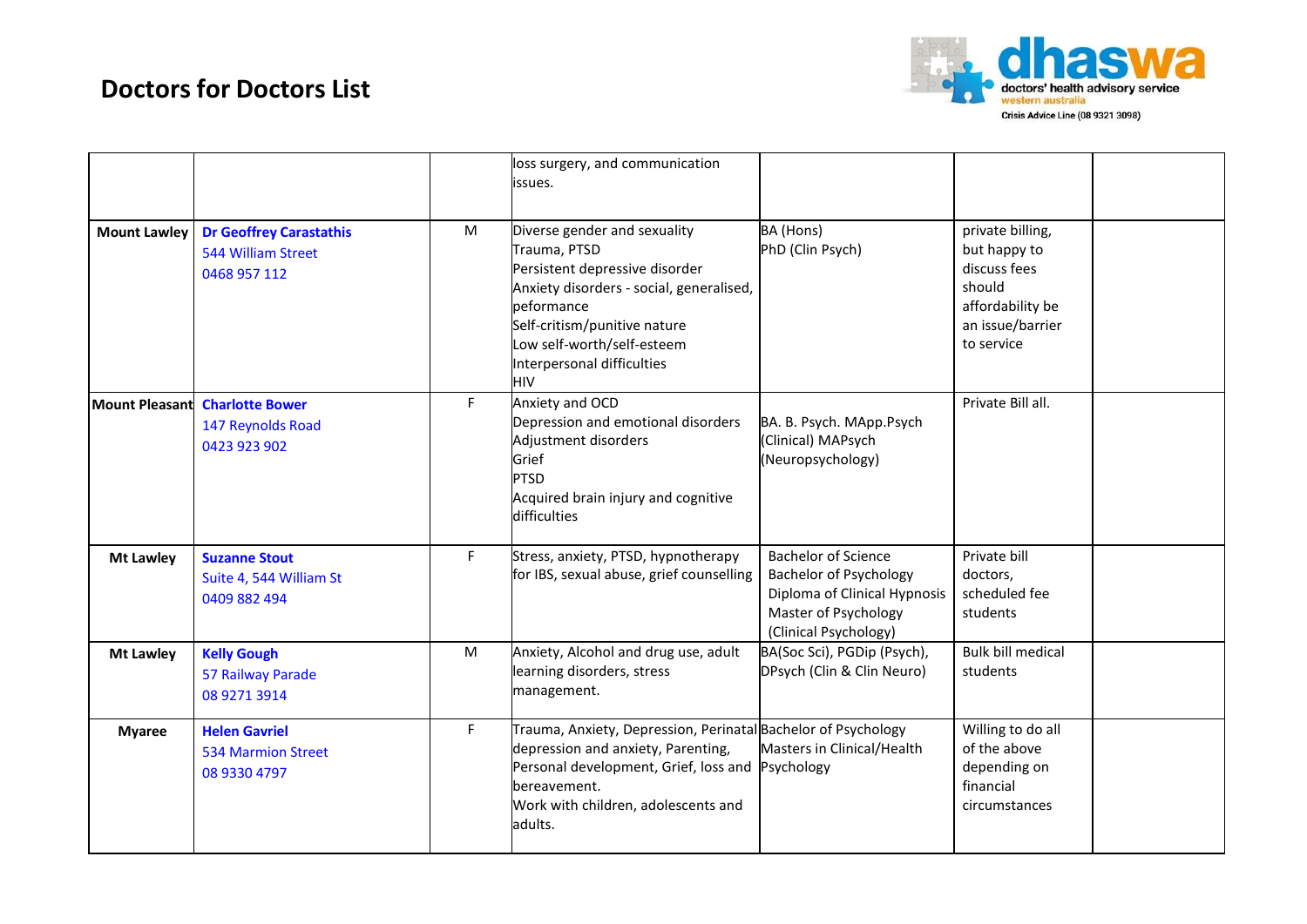

| <b>Nedlands</b> | <b>Zamia Pedro</b><br><b>Chelsea Professional Centre</b><br>Suite 3, 145 Stirling Highway<br>08 9386 9992                     | F. | Government Mental Health including<br>PMH and PCH                                                                                                                                                                                                                    |                                                                                                                       | Case by case                                             |  |
|-----------------|-------------------------------------------------------------------------------------------------------------------------------|----|----------------------------------------------------------------------------------------------------------------------------------------------------------------------------------------------------------------------------------------------------------------------|-----------------------------------------------------------------------------------------------------------------------|----------------------------------------------------------|--|
| <b>Nedlands</b> | <b>Susan Aston</b><br>Hollywood Clinic, Monash Ave<br>08 9346 6809                                                            | F. | Anxiety, depression, PTSD                                                                                                                                                                                                                                            | MA Clin Psych                                                                                                         | Bulk bill &<br>discount<br>negotiable                    |  |
| <b>Nedlands</b> | <b>Sue McDonald</b><br><b>Chelsea Professional Centre</b><br>145 Stirling Highway<br>08 9386 9992                             | F. | Emotional regulation and anxiety                                                                                                                                                                                                                                     |                                                                                                                       | Bulk bill all                                            |  |
| <b>Nedlands</b> | <b>Clare Pigliardo</b><br><b>Suite 7 Chelsey Professional Care</b><br>145 Stirling Hyw<br>08 9386 9992                        | F. | Grief, Adjustment, Loss, and Health<br>related Matters<br>Life transitions where uncertainty<br>arises                                                                                                                                                               | BA (Hons), M.Psych (Clinical),<br><b>MACPA</b>                                                                        | Depending on<br>circumstance offer a<br>range of billing |  |
| <b>Nedlands</b> | <b>Dr David Indermaur</b><br>Suite 4 168 Hamden Road<br>0419 561 700                                                          | M  | Acceptance and Commitment Therapy, BSC (hons). M Psych (Clinical)<br>Relationships                                                                                                                                                                                   | PhD                                                                                                                   | <b>Discount Private</b>                                  |  |
| <b>Nedlands</b> | <b>Deliah Cassidy</b><br>Chelsea Psychology, Suite 3<br><b>Chelsea Professional Centre,</b><br>145 Stirling Hyw<br>0419561700 | F. | Perinatal psychology, anxiety,<br>depression, schema therapy,<br>adolescents, work stress.                                                                                                                                                                           | <b>B Psych (hons)</b><br><b>Master Applied Psychology</b><br>(Clinical)<br>Trained in Circle of Security<br>Parenting | <b>Bulk bill medical</b><br>students                     |  |
| <b>Nedlands</b> | <b>Dr Julia Brown</b><br><b>Chelsea Psychology</b><br>Suite 3/145 Stirling Hyw<br>9386 6020                                   | F  | Depression, Anxiety, Stress, worry, and PhD and Masters of Clinical<br>rumination, Workplace conflict,<br>Trauma<br>Grief and loss, Relationships,<br>Managing challenging family dynamics<br>Emotion regulation, Unhealthy eating<br>patterns, Lifespan transitions | Psychology UWA                                                                                                        | Case by Case                                             |  |
| <b>Nedlands</b> | <b>Jane Faulkner</b><br><b>Chelsea Professional Centre</b><br>7/145 Stirling Hyw<br><b>Nedlands</b>                           | F. | Anxiety, Body image, eating disorders BSc Hons in Psychology<br>Depression, Parenting and relationship MPsych (Clin)<br>difficulties, Adjustment, stress,<br>substance misuse, self harm, suicidal                                                                   |                                                                                                                       | Bulk bill as<br>necessary or<br>negotiated<br>discount   |  |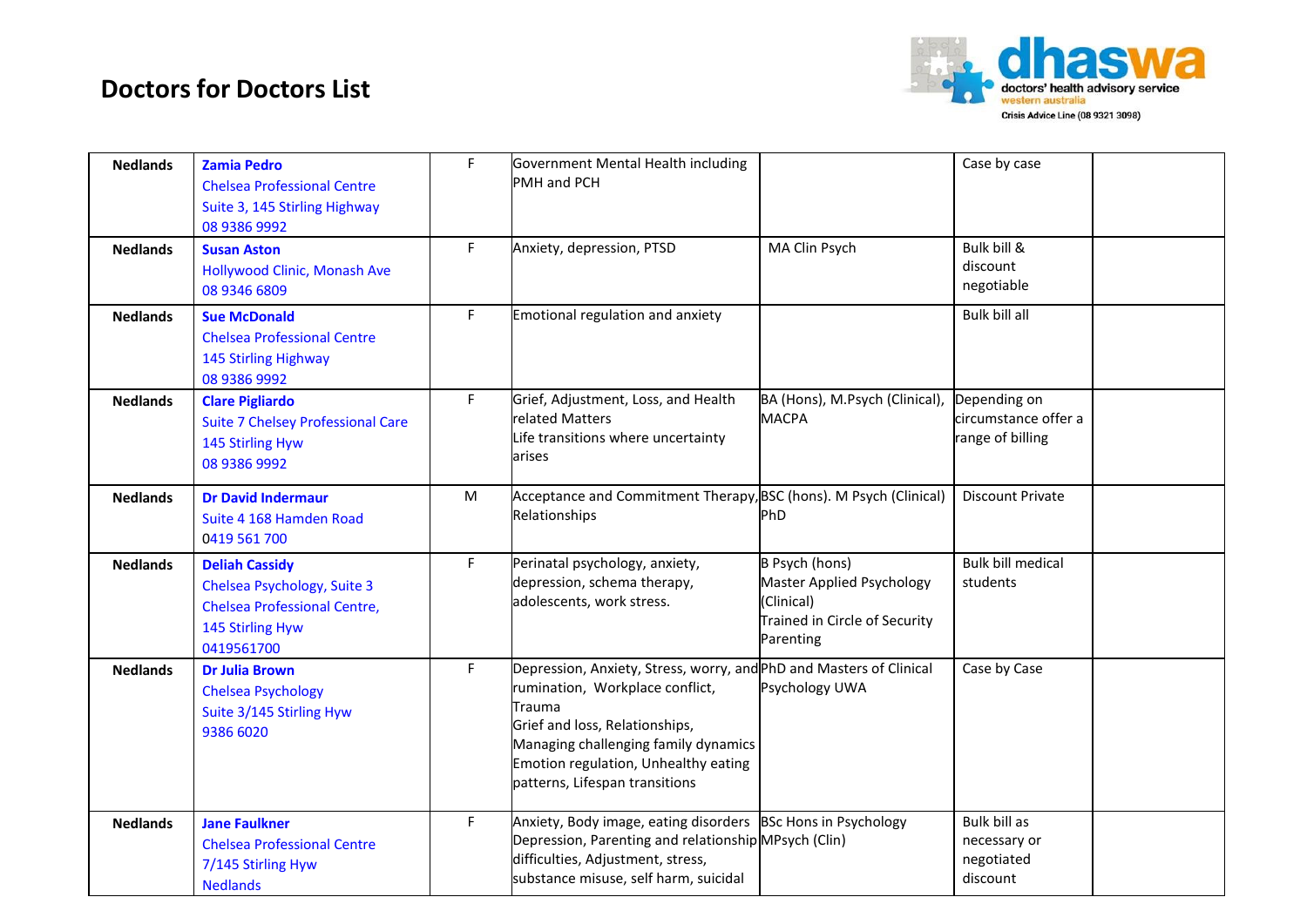

|                    | 6009                                                                                                       |    | ideation                                                                                                                                                                                                        |                                                                                                                      |                          |                     |
|--------------------|------------------------------------------------------------------------------------------------------------|----|-----------------------------------------------------------------------------------------------------------------------------------------------------------------------------------------------------------------|----------------------------------------------------------------------------------------------------------------------|--------------------------|---------------------|
| <b>Nedlands</b>    | <b>Julia Watts</b><br><b>Suite 3 Chelsea Professional Centre</b><br>145 Stirling Hyw<br>Nedlands 6011      | F. | Stress, Anxiety, Trauma, Depression, G B.A (Hons.) Psych., M.Psych<br>grief and Loss                                                                                                                            | (Clin.)                                                                                                              | Discount for<br>students |                     |
| <b>Nedlands</b>    | <b>Kim Maserow</b><br>Unit 37, 95 Monash Ave<br>893895155                                                  | F. | Anxiety, stress, depression, sleep<br>problems, disordered eating. Lifestyle<br>challenges, sexual dysfunction, fatigue<br>and burnout                                                                          | Clinical/ counselling<br>psychologist                                                                                | Bulk Bill all.           |                     |
| <b>North Perth</b> | <b>Valda Prado-Sampaio</b><br>3/54 Angove St<br>0421 176 476                                               | F  | Certified family mediator,<br>Psychodrama and Reichian therapy,<br>couples/sex/schema therapy                                                                                                                   |                                                                                                                      | Private bill all         | Portuguese, English |
| <b>North Perth</b> | <b>Suzanne Midford</b><br>481 Fitzgerald St<br>063367260                                                   | F. | Anxiety, depression, grief,<br>neurodevelopmental issues, workplace<br>issues, reproductive technology,<br>personal identity, family                                                                            | BA Hons ((Psych)<br>M Psych ((Clin)                                                                                  | Bulk bill all            |                     |
| <b>North Perth</b> | <b>Dr Lisa Harris</b><br>333 Walcott Street<br>0439 021 897                                                | F. | Interpersonal and psychodynamic<br>psychotherapy, emotional and<br>interpersonal difficulties including<br>stress and burnout, perfectionism,<br>relational difficulties, depression,<br>anxiety, and substance | PhD (Clinical Psychology)<br><b>PGDip (Psychology</b>                                                                |                          |                     |
| <b>North Perth</b> | <b>Katie Astley</b><br><b>Perth Psychological Services</b><br><b>481 Fitzgerald Street</b><br>08 9443 3709 | F  | Cognitive Behavioral Therapy,<br>Acceptance and Commitment Therapy, University of Manchester<br>Depression & Anxiety<br>Trauma,<br>Grief & Loss,<br>Rural and Remote areas,<br>Autism Spectrum Disorders        | BSc (Hons) in Psychology -<br>(2010)<br>Masters of Clinical Psychology<br><b>Charles Darwin University</b><br>(2018) | Bulk bill all.           |                     |
| <b>North Perth</b> | <b>Philippa Turvey</b><br><b>481 Fitzgerald Street</b><br>08 9443 3709                                     | F. |                                                                                                                                                                                                                 | BPsych (Hons), MPsych<br>(Clinical)                                                                                  | Bulk Bill all.           |                     |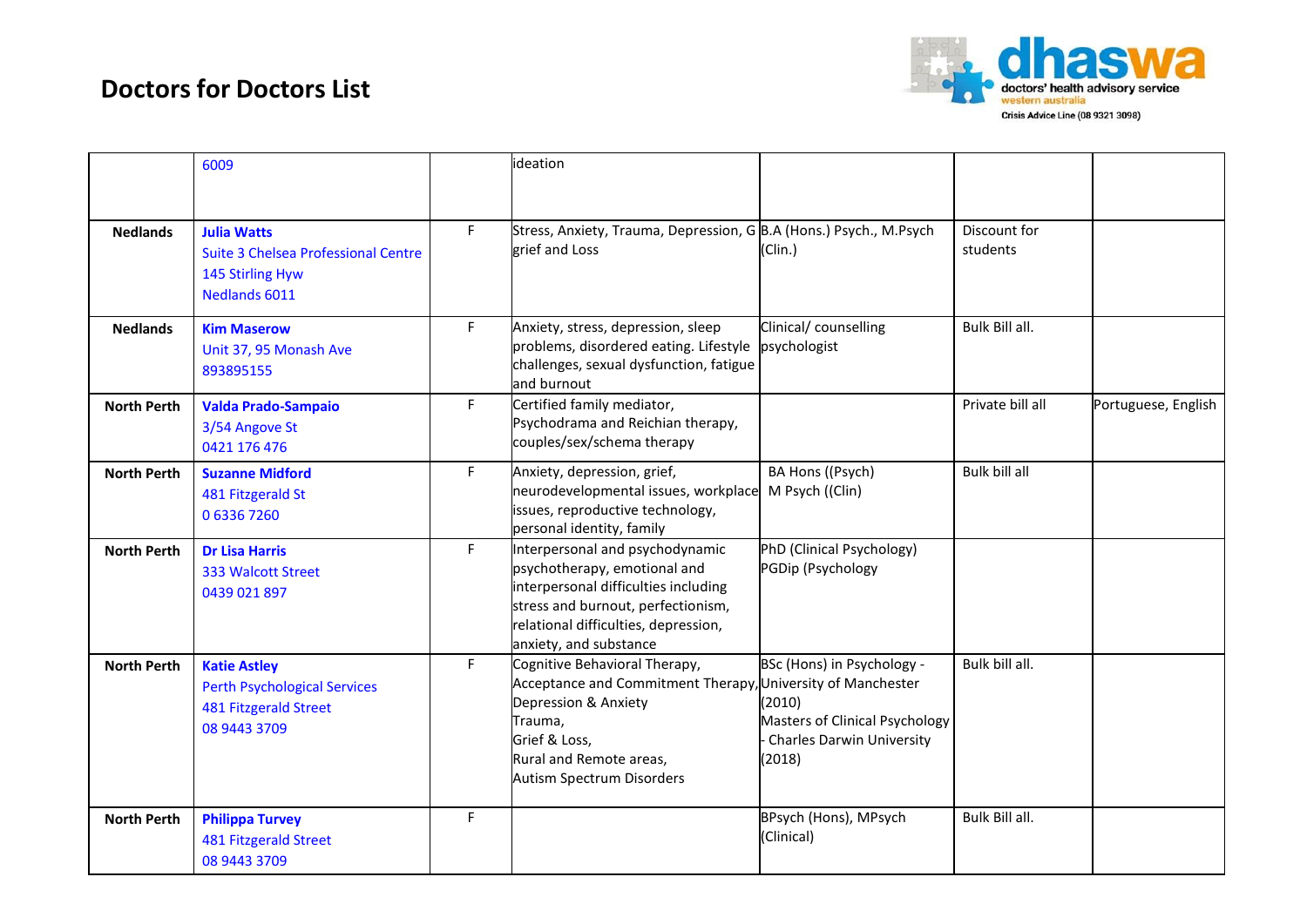

| <b>North Perth</b>  | <b>Dr Richard Midford</b><br><b>481 Fitzgerald Street</b><br>08 63367260 | M  | <b>Alcohol and Drugs</b><br>Anxiety<br>Loss and Grief<br>Depression<br>Autistic Spectrum Disorder,<br>Asperger<br>Work related issues<br>Mental health in the workplace                                                                                                                                                                                                                                                       | <b>BA</b><br><b>B</b> Psych<br>M Psych (Clin)<br>PhD 2001                             | <b>Bulk Bill all</b>                                          |  |
|---------------------|--------------------------------------------------------------------------|----|-------------------------------------------------------------------------------------------------------------------------------------------------------------------------------------------------------------------------------------------------------------------------------------------------------------------------------------------------------------------------------------------------------------------------------|---------------------------------------------------------------------------------------|---------------------------------------------------------------|--|
| <b>North Perth</b>  | <b>Rochelle Castine</b><br>481 Fitzgerald Street<br>9443 3709            | F. | Clinical Assessment & Therapy Services Master of Psychology (Clinical)<br>with Children, Adults and Families for BA Hons (Psych)<br>a wide variety of Disabilities,<br>Developmental, Learning, Emotional,<br>Behavioural, Relationship, Adjustment<br>and Mental Health Conditions.<br>Currently undertaking primarily<br>support for people impacted by Covid-<br>19 isolation, stress and related<br>changes in the world. |                                                                                       | Bulk Bill all.                                                |  |
| <b>Ocean Reef</b>   | <b>Nadene Van der Linden</b><br>4/64 Marina Blvd<br>0411564587           | F. | Trauma, relationships. perinatal<br>psychology, sexual difficulties                                                                                                                                                                                                                                                                                                                                                           | <b>Masters of Applied</b><br>Psychology (Clinical<br>Psychology                       | Private bill all                                              |  |
| Palmyra             | <b>Dr Jonathan Redmond</b><br>2/25 Foss Street<br>0407068411             | M  | All symptoms welcome<br>Psychosis                                                                                                                                                                                                                                                                                                                                                                                             | BA (hons)<br>BA Psy (hons)<br>MS Clinical Psychology<br>PhD                           | Bulk bill all.                                                |  |
| Peppermint<br>Grove | <b>Dr Chris Theunissen</b><br>16/10 Johnson Street<br>08 93856657        | M  | Psychotherapy.                                                                                                                                                                                                                                                                                                                                                                                                                | M.Psych, Ph.D (Clinical<br>Psychology)                                                | I will bulk bill<br>during active<br>phase of the<br>pandemic |  |
| Perth               | <b>Dr Kate Harwood</b><br>316 Fitzgerald Street<br>0447909825            | F  | Adult mental health - anxiety,<br>depression, adjustment disorder<br>Experience working in public hospital<br>system                                                                                                                                                                                                                                                                                                          | BSc (Hons), MPSych (Clinical), Private bill all<br>PhD                                |                                                               |  |
| Scarborough         | <b>Dr Marjorie Collins</b><br>83 Scarborough Beach Rd<br>0892051023      | F. | Stress, with a special interest in<br>managing stress, anxiety and trauma,<br>utilising cognitive behaviour therapy,                                                                                                                                                                                                                                                                                                          | BA (Hons), Masters in Clinical<br>Psychology, Ph.D.<br><b>AHPRA Endorsed Clinical</b> | Bulk bill medical<br>students                                 |  |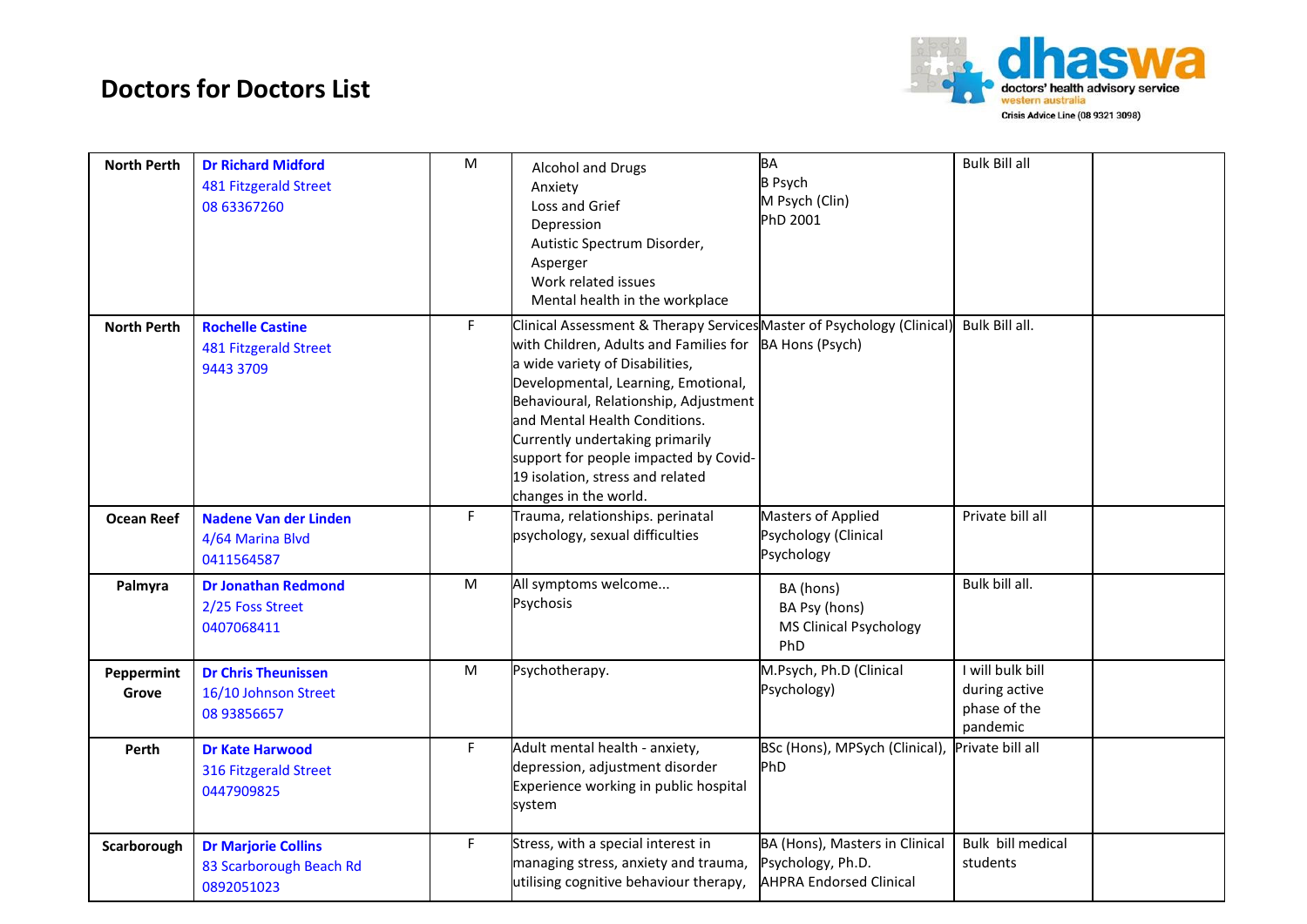

|                     |                                                                                                     |    | mindfulness, interpersonal therapy,<br>gestalt or narrative techniques, or<br>schema-focused therapy.                                                                                                                                                     | Psychologist & Clinical<br>Neuropsychologist<br>and<br>President, Institute of Clinical<br>Psychologists                        |                                      |                                     |
|---------------------|-----------------------------------------------------------------------------------------------------|----|-----------------------------------------------------------------------------------------------------------------------------------------------------------------------------------------------------------------------------------------------------------|---------------------------------------------------------------------------------------------------------------------------------|--------------------------------------|-------------------------------------|
| <b>Shenton Park</b> | <b>Coleen van Wyk</b><br>Lifeworks Psychology Australia<br>Suite 4, 316 Onslow Rd<br>(08) 9382 3645 | F  | Anxiety, Depression, OCD, Suicide<br>Clinical supervision and mental health<br>first aid, Complex trauma, Adult<br>Attachment, Health Psychology<br>Cancer and Palliative care, life limiting BA<br>and chronic illness, Mid life Existential<br>dilemmas | <b>Masters Degree Clinical</b><br>Psychology<br><b>BA Honors Psychology</b><br><b>Ba Honors Anthropology</b>                    | Discretionary<br>billing as needed   | English, Afrikaans                  |
| Sorrento            | <b>Jane Carmignani</b><br><b>38 Seacrest Drive</b><br>0419966119                                    | F. | Women's health and well-being<br>Anxiety, depression,                                                                                                                                                                                                     | Masters in Clinical Psych                                                                                                       | <b>Bulk bill medical</b><br>students |                                     |
| <b>South Perth</b>  | <b>Dr Bryan Suter</b><br><b>18 Hardy Street</b><br>08 93674466                                      | M  | Anxiety, depression, adjustment<br>issues, stress management, trauma,<br>pain                                                                                                                                                                             | M.A. (Clin Psych), PhD                                                                                                          | <b>Bulk bill medical</b><br>students | English, Afrikaans,<br>Swiss German |
| <b>South Perth</b>  | <b>Lisa Dominguez</b><br><b>Mind State Psychology</b><br>Unit 3, 11 Richardson Street<br>9450 1618  | F  | Anxiety, OCD, trauma, depression                                                                                                                                                                                                                          | <b>Bachelor of Science</b><br><b>Bachelor of Behavioural</b><br>Science<br>Masters of Psychology<br>(Clinical)                  | Bulk bill all                        |                                     |
| <b>Stirling</b>     | <b>Dr Sharon Elsley</b><br>7/40 Cedric St<br>08 6162 8130                                           | F  | Trauma; Adjustment Disorders;<br>Depression; Anxiety; Stress; Grief and<br>Loss; underlying personality disorders. BA (Hons) Psychology; Dip                                                                                                              | PhD (Clinical Psychology);<br>Masters (Clinical Psychology);<br>Clinical Hypnotherapy, MAPS<br>(CCLIN), ICP.                    | <b>Bulk bill medical</b><br>students |                                     |
| <b>Stirling</b>     | <b>Diana Janson</b><br><b>Aim Psychology Group</b><br>7/14 Cedric Street<br>61628130                | F  | <b>Adult Clinical Psychology</b><br>Depression and Anxiety Related<br><b>Disorders</b><br>PTSD/Trauma<br><b>Addictions and Substance Abuse</b><br>Personality Disorders<br><b>Behavioural Disorders</b>                                                   | Clinical Psychologist<br>MPsych (ClIn)<br>B.A. (1st Class Honours)<br><b>MAPS</b><br>Diploma Professional<br>Counselling (AIPC) | Bulk bill for<br>medical students.   |                                     |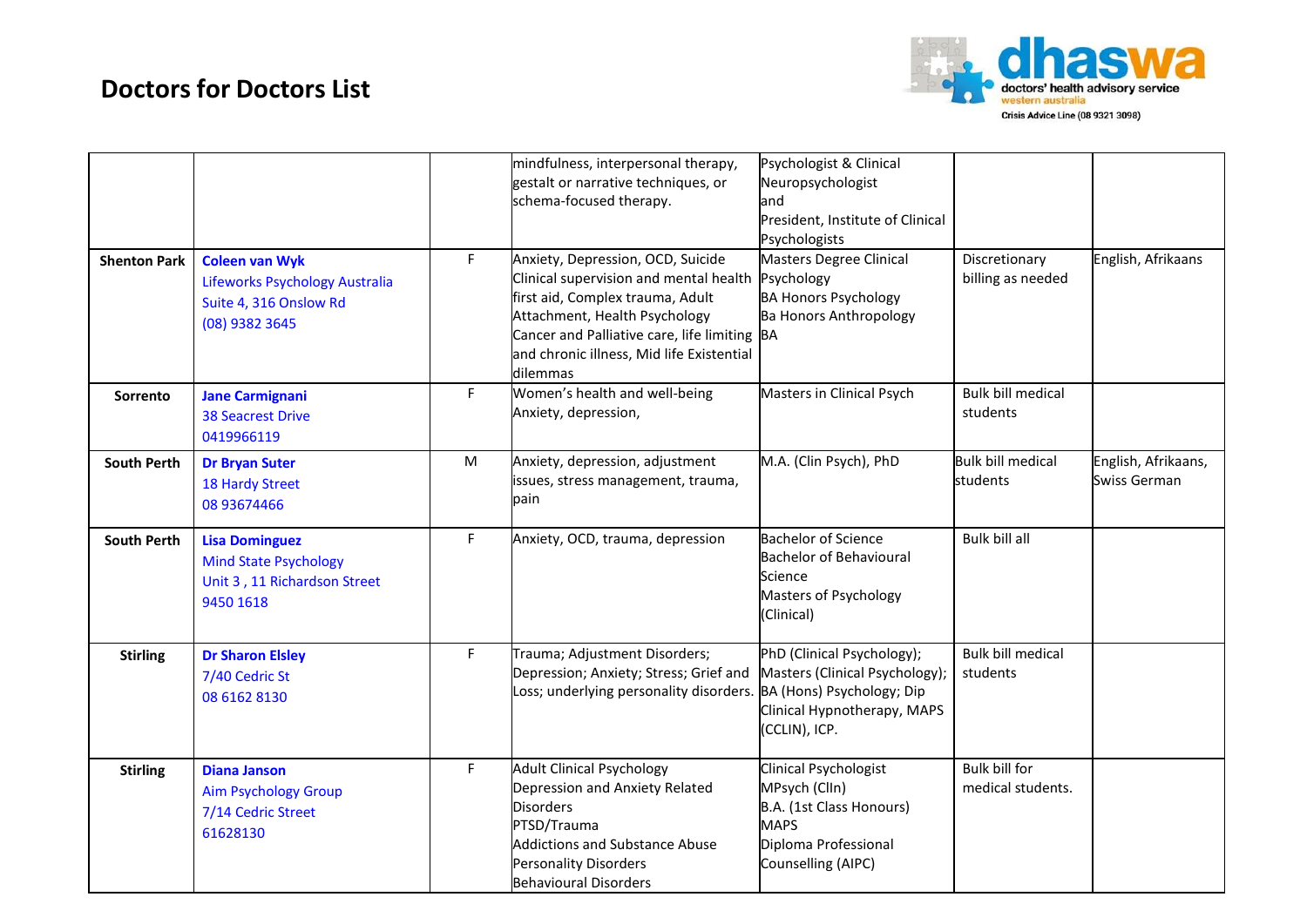

|                |                                                                                                     |    | <b>Grief and Loss</b><br>Related Therapeutic Approaches<br>include CBT, Schema Therapy, EMDR,<br>ACT, Mindfulness, Positive Psychology                                                    |                                                               |                                                                               |  |
|----------------|-----------------------------------------------------------------------------------------------------|----|-------------------------------------------------------------------------------------------------------------------------------------------------------------------------------------------|---------------------------------------------------------------|-------------------------------------------------------------------------------|--|
| <b>Subiaco</b> | <b>Terri Murphy</b><br>7 Ellen St<br>0488 333 968                                                   | F. | Trauma and Health Psychology,<br>adjustment and grief and loss.                                                                                                                           | Master of Clinical and Health<br>Psychology                   |                                                                               |  |
| <b>Subiaco</b> | <b>Dr Rosanna Rooney</b><br>2/211 Park St<br>0403 160 254                                           | F. | Anxiety and depression<br>Couple relationships                                                                                                                                            | Master in Clinical<br>Psychology/ Ph.D                        | <b>Bulk Bill all</b>                                                          |  |
| <b>Subiaco</b> | <b>Bronwyn Simpson</b><br><b>SAGE Psychology Services</b><br>Suite 5/531 Hay Street<br>0407 382 391 | F. | Trauma - acute and chronic (PTSD),<br>crisis management, Critical Incident<br>Response, mood disorders                                                                                    | B.Psych M. App. Psych<br>(Clinical) MAPS FCCLP                | <b>Bulk billing and</b><br>private discount<br>available depending<br>on need |  |
| <b>Subiaco</b> | <b>Debra York</b><br>2/211 Park Street<br>0403621495                                                | F. | Chronic disease, perinatal mental<br>health                                                                                                                                               | B.A.(Hons)Psych.,M.Psych(Clin<br>ical)MAPS                    | Private bill all.                                                             |  |
| <b>Subiaco</b> | <b>Dr Casey Ashby</b><br><b>41 York Street</b><br>0430211877                                        | F  | Anxiety, depression, OCD, Eating<br>disorders                                                                                                                                             | BSc. (Psych). Hons. MPsych.<br>PhD.                           | Private bill all.                                                             |  |
| <b>Subiaco</b> | <b>Dr Clair Lawson</b><br>34 Coghlan Rd<br>6143 4499                                                | F. | Anxiety, Obsessive Compulsive<br>Disorder, Worry and generalised<br>anxiety disorder                                                                                                      | BA (Hons)<br>MPsych (Clinical)<br>PhD                         | Case by case basis                                                            |  |
| <b>Subiaco</b> | <b>Dr Greer Bradbury</b><br>Suite 5 335 Churchill Avenue<br>Subiaco WA 6008                         | F. | anxiety and mood disorders, including PhD Clinical Psychology<br>Obsessive-Compulsive Disorder and<br>BPAD, PTSD and complex trauma,<br>attachment issues, Personality<br>disorders, EMDR | <b>BPSych (Hons)</b>                                          | Private Bill only                                                             |  |
| <b>Subiaco</b> | <b>Dr Justine Stefanoff</b><br>322 Rokeby Rd<br>0400713613                                          | F. | Anxiety, stress, depression, burn out,<br>adjustment issues, grief and loss,<br>relationship and family issues, alcohol                                                                   | Doctor of Psychology<br>(Counselling)<br>Master of Psychology | Based on individual<br>situation- bulk bill for<br>medical students,          |  |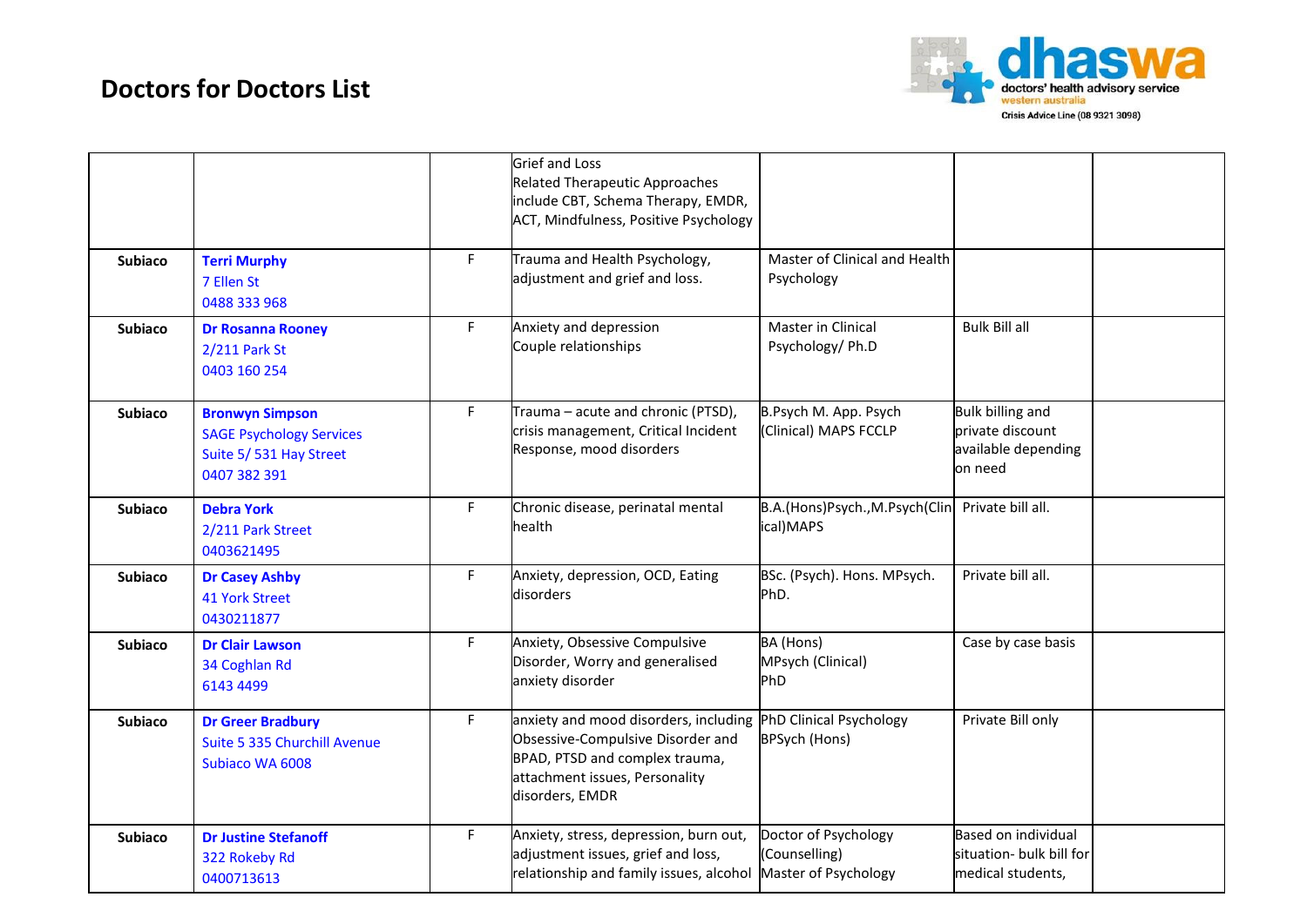

|                      |                                                                       |    | misuse/abuse and support with<br>significant life changes. Children and<br>adolescents                                                                         | (Counselling<br>Master of Psychology<br><b>Bachelor of Psychology</b> | discount private for<br>employed                                                         |  |
|----------------------|-----------------------------------------------------------------------|----|----------------------------------------------------------------------------------------------------------------------------------------------------------------|-----------------------------------------------------------------------|------------------------------------------------------------------------------------------|--|
| <b>Subiaco</b>       | <b>Dr Nick Gerrish</b><br>Suite 2 - 3 114 Churchill Ave<br>0402209939 | M  |                                                                                                                                                                | BSc.Post'Grad.Dip(Psych).MPs<br>ych(Clinical).PhD(Clinical)           | Bulk bill if<br>unemployed,<br>severe financial<br>hardship,<br>otherwise normal<br>fees |  |
| <b>Subiaco</b>       | <b>Dr Rebecca Todhunter</b><br>322 Rockeby Road<br>Subiaco 6008       | F. | Anxiety, depression, stress,<br>perfectionism, Weight management<br>and disordered eating, sleep problems,<br>improving self worth, relationship<br>challenges | BA (Hons)<br>Doctor of Psychology                                     | Private Bill All                                                                         |  |
| <b>Subiaco</b>       | <b>Joshua Hogan</b><br>11 Hamilton Street<br>Subjaco WA 6008          | M  |                                                                                                                                                                | Master of Clinical Psychology                                         | Private bill all.                                                                        |  |
| <b>Subiaco</b>       | <b>Dr Melinda Redmond</b><br>42 York Street<br>0468372210             | F. | Depression, anxiety, stress,<br>adjustment, grief                                                                                                              | <b>Masters Clinical</b><br>Psychology<br>Phd (Clinical)               | Private bill all                                                                         |  |
| <b>Subiaco</b>       | <b>Rachael Andrews</b><br>36 / 375 Hay Street<br>0400772096           | F. | Depression, Anxiety, Stress and work<br>problems, Sexuality - dysfunction/<br>orientation, Relationship issues,<br>Interpersonal issues, Self-esteem           | BPsych, MPsych (Clinical)                                             | Private billing, some<br>bulk billing, discounts<br>depending on<br>circumstances        |  |
| <b>Victoria Park</b> | <b>David Parrick</b><br>1 King George Street<br>0400772096            | M  | Gender and Sexuality (including<br>gender transition), PTSD, Men's Health (Murdoch)                                                                            | Master of Psychology (Clinical)                                       | <b>Billing dependent</b><br>on patients<br>financial means                               |  |
| <b>Victoria Park</b> | <b>Juliette Lovell</b><br>1 King George Street<br>0419968036          | F  | Sexuality and Gender, relationship<br>stress, depression, anxiety.                                                                                             | Clinical Psychologist                                                 | <b>Bulk bill medical</b><br>students                                                     |  |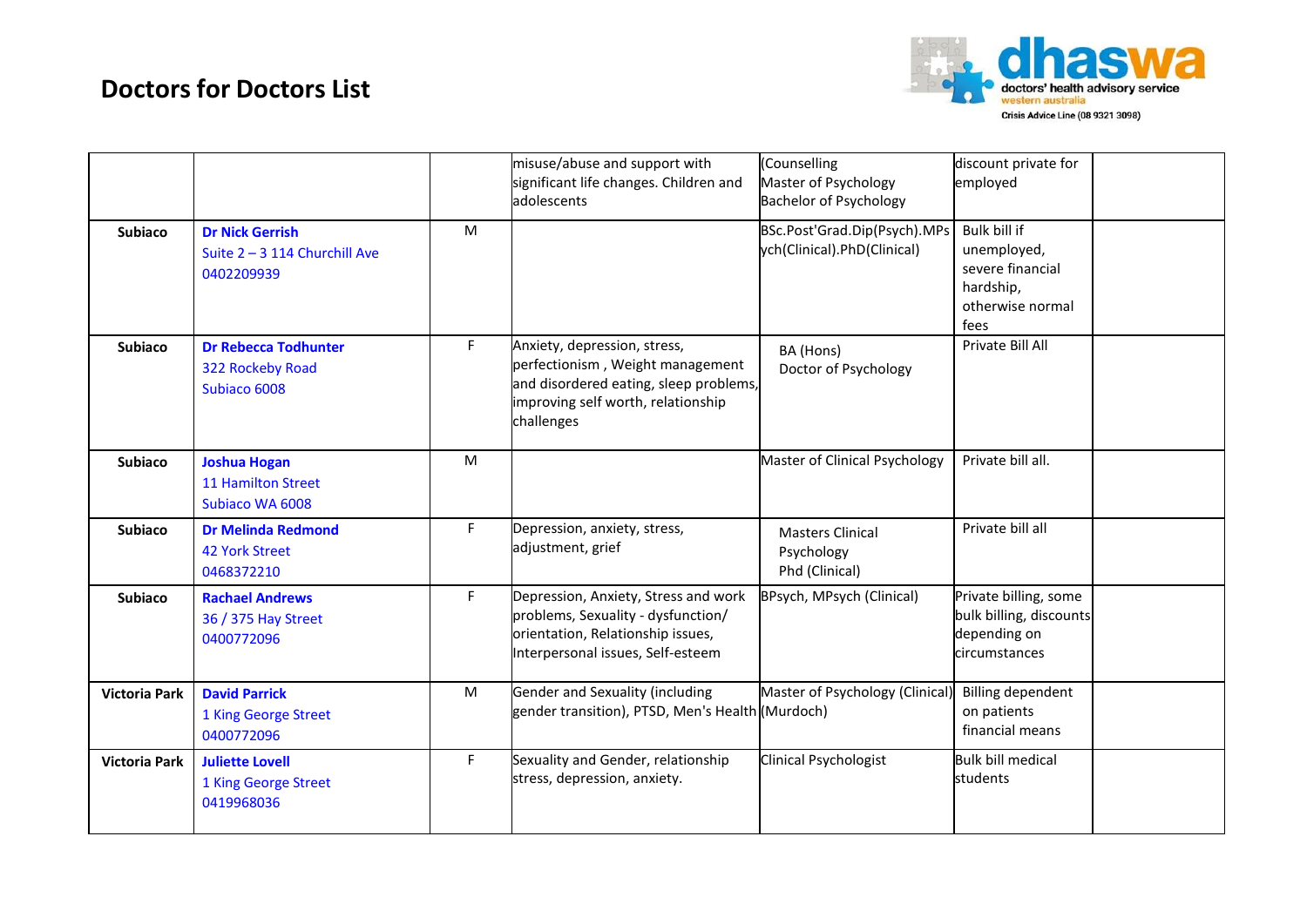

| Waikiki             | <b>Romana Lee</b><br><b>Waikiki GP Superclinic</b><br>Wakiki Shopping Centre, Cnr of<br><b>Gnangara and Reid Rd</b><br>(08) 9527 2177 | F  | Addictions, family and marital issues,<br>cross cultural and trauma                                                                | Clinical Psychologist - in<br>private practice since 2008                                                      | Sliding scale with<br>bulk billing for<br>students                                                        | English & Burmese                              |
|---------------------|---------------------------------------------------------------------------------------------------------------------------------------|----|------------------------------------------------------------------------------------------------------------------------------------|----------------------------------------------------------------------------------------------------------------|-----------------------------------------------------------------------------------------------------------|------------------------------------------------|
| Wembley             | <b>Kari McLaughlin</b><br>Suite 6 Como Corporate Centre<br>11 Preston Street<br>0419863351                                            | F. | Family, relationships, work, anxiety,<br>stress and depression.                                                                    | <b>BA (Hons) 1984</b><br>M.App.Psy (Clinical and<br>Organisational) 1989                                       | <b>Bulk bill medical</b><br>students, private<br>bill or discount<br>private bill or bulk<br>bill doctors |                                                |
| Wembley             | <b>Dr Serene Teh</b><br>90 Harborne Street<br>0421 311 882                                                                            | F  | Mindfulness based CBT, Acceptance<br>and Commitment Therapy, Clinical<br>Hypnosis, Gestalt, Positive psychology                    | <b>Bachelor of Science</b><br>(Psychology)<br><b>Bachelor of Psychology</b><br>Doctor of Psychology (Clinical) | <b>Bulk Bill all</b><br>medical students                                                                  | English, Mandarin<br>and a bit of<br>Cantonese |
| West<br>Leederville | <b>Veronica Holyoak</b><br>23 Southport St<br>08 9284 1767                                                                            | F  |                                                                                                                                    |                                                                                                                | Private bill all                                                                                          |                                                |
| West<br>Leederville | <b>Dr Daniel Parker PhD</b><br><b>Tilver Counselling</b><br><b>38 Kimberley Street</b><br>0409 080 295                                | M  | Older adult mental health; LGBTI, HIV<br>psychology; chronic pain                                                                  | PhD, MA, Clinical Psychology;<br>BA, Psychology                                                                | <b>Bulk bill where</b><br>financially<br>needed, or for<br>those at high risk                             |                                                |
| West<br>Leederville | <b>Lois Liley</b><br>23 Southport Street<br>08 9284 1767                                                                              | F. | Young Adults, Eating Disorders,<br>Anxiety/Depression, Borderline<br>Personality Disorder                                          | Masters of Clinical Psychology Discount private                                                                |                                                                                                           |                                                |
| West<br>Leederville | <b>Nigel Spurgeon</b><br><b>Cambridge Psychology</b><br>2, 6 Abbotsford Street<br>9200 6024                                           | M  | Addictions, relationship issues, trauma BA (Psych)., PG Dip Psych., M<br>treatments, anxiety, depression,<br>health related issues | Psych (Clinical)                                                                                               | Discount Private.                                                                                         |                                                |
| West<br>Leederville | <b>Sarah Dominguez</b><br><b>40 Kimberley Street</b><br>94555440                                                                      | F  | <b>PTSD</b>                                                                                                                        | Clinical Psychologist<br>(Registrar)                                                                           | Discount private                                                                                          |                                                |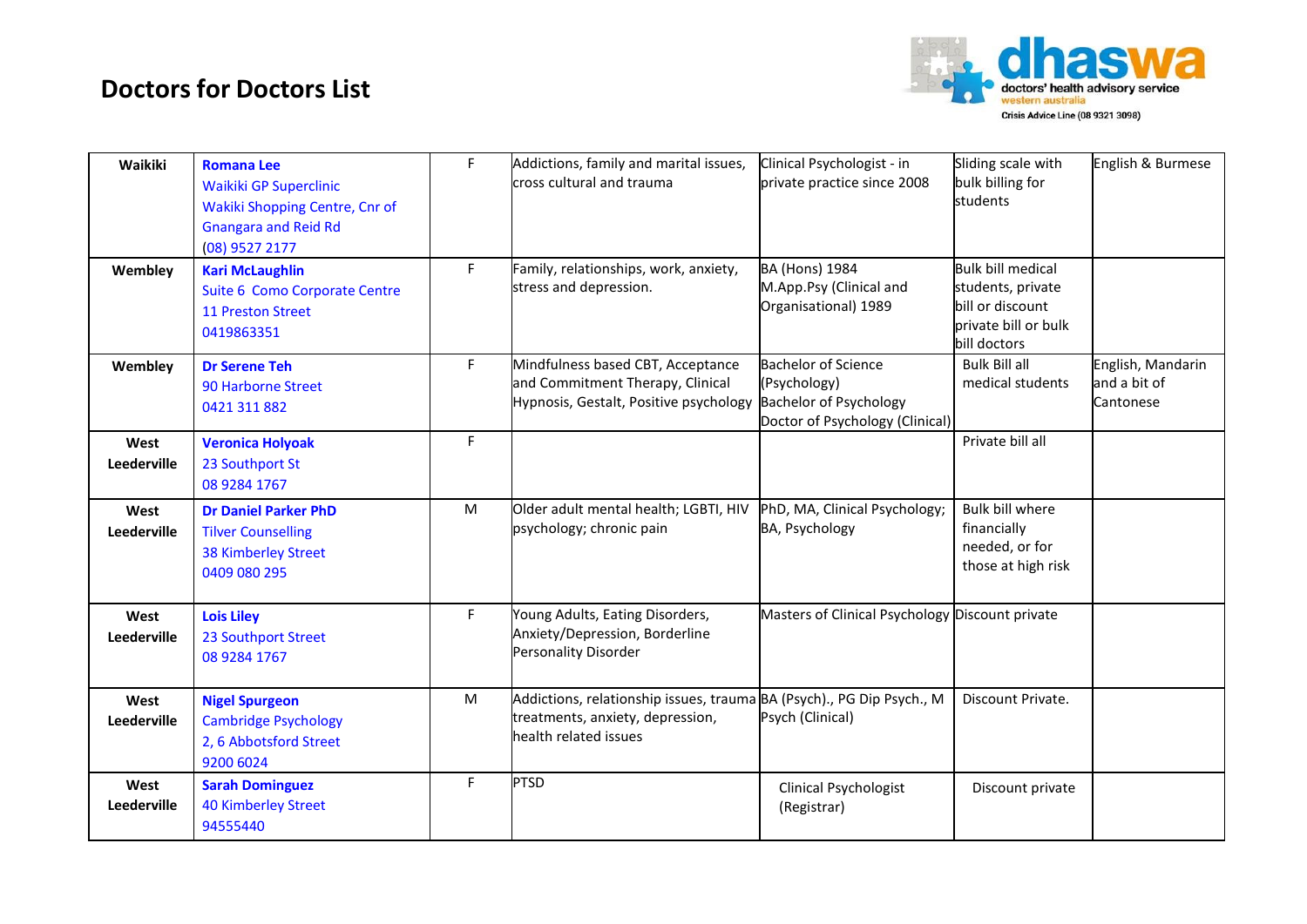

| <b>West Perth</b> | <b>Dr Rodigo Becerra</b><br>4/4 Ventnor Avenue<br>0422013245                | $\mathsf F$ | Anxiety, Depression, Emotion<br>Regulation, Trauma, relationships                                                                                                                                                                                                                                                                                                                                                                              | BPsych, MClinPsych, PhD                                                                                                                                                                                                                                                     | <b>Bulk bill medical</b><br>students                                       | English and<br>Spanish                     |
|-------------------|-----------------------------------------------------------------------------|-------------|------------------------------------------------------------------------------------------------------------------------------------------------------------------------------------------------------------------------------------------------------------------------------------------------------------------------------------------------------------------------------------------------------------------------------------------------|-----------------------------------------------------------------------------------------------------------------------------------------------------------------------------------------------------------------------------------------------------------------------------|----------------------------------------------------------------------------|--------------------------------------------|
| <b>West Perth</b> | <b>Danielle Dix</b><br>973 Wellington Street<br>92263401                    | F           | All adult mental health, trauma,<br>relationships, work issues                                                                                                                                                                                                                                                                                                                                                                                 | Bachelor of Science (Psych)<br><b>Bachelor of Commerce (HRM</b><br>and IR)<br>Honours in Psychology<br>Masters in Clinical Psychology                                                                                                                                       | Private bill all.                                                          |                                            |
| <b>West Perth</b> | <b>Dr Hugo Gonzales</b><br>Level 3 Unit 4<br>1111 Hay Street<br>08 92264726 | M           | Anxiety, Depression, Somatization,<br><b>PTSD</b><br>Multicultural Counselling                                                                                                                                                                                                                                                                                                                                                                 | Clinical Psychologist, PhD<br>2006 Completion of PhD                                                                                                                                                                                                                        |                                                                            | Fluent in Spanish,<br>Knowledge of Italian |
| <b>West Perth</b> | <b>Dr Marianne Poller</b><br>24 Richardson Street<br>0421 866 676           | F.          | Depression: major depression, bipolar BA(Hons), MPsych(Clinical),<br>disorder and post-natal depression,<br>anxiety, phobia, panic attacks, social<br>anxiety, OCD and PTSD, Work/life<br>balance, Stress difficulties,<br>grief/adjustment issues, Family and<br>Social difficulties, Fly in Fly out<br>adjustment. Sexual identity, Self-<br>esteem issues, Eating and Body Image<br>issues, Childhood issues, Interpersonal<br>difficulties | PhD                                                                                                                                                                                                                                                                         | A mix of bulk bill and<br>private bill<br>depending upon<br>circumstances. |                                            |
| <b>West Perth</b> | <b>Dr Robert Segal</b><br>6 / 6 Richardson Street<br>0421635599             | M           | Anxiety and Mood Disorders<br><b>PTSD</b><br>Adjustment Disorders and Burnout                                                                                                                                                                                                                                                                                                                                                                  | <b>Masters and Doctorate</b><br>Clinical Psychologist                                                                                                                                                                                                                       | Scaled charges                                                             |                                            |
| <b>West Perth</b> | <b>Dr Yajina Coci</b><br>33/34 Ventnor Ave<br>0466338129                    | F.          | Trauma                                                                                                                                                                                                                                                                                                                                                                                                                                         | BA (Hons) MPsych (Clinical)<br>PhD<br><b>AHPRA Approved Supervisor</b><br>Member of the Australian<br><b>Psychological Society</b><br><b>Accredited Practitioner with</b><br><b>EMDR Australian Association</b><br>Member of the International<br>Society of Schema Therapy |                                                                            |                                            |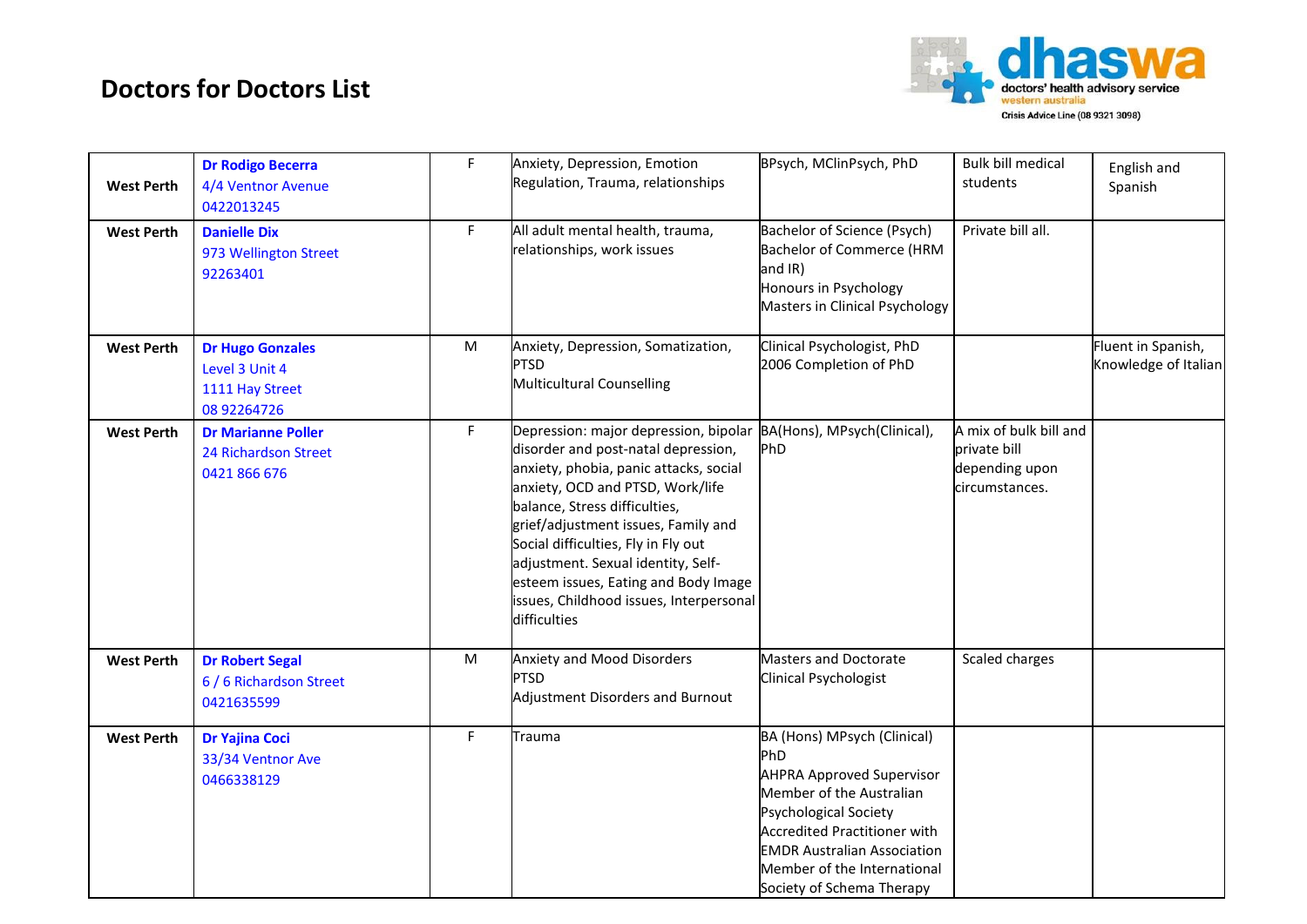

|                   |                                                                      |    |                                                                                                                                                                                                     | Australian Health Practitioner<br><b>Regulation Agency Registered</b>                                                                    |                                                                |  |
|-------------------|----------------------------------------------------------------------|----|-----------------------------------------------------------------------------------------------------------------------------------------------------------------------------------------------------|------------------------------------------------------------------------------------------------------------------------------------------|----------------------------------------------------------------|--|
| <b>West Perth</b> | <b>Graham H Guest</b><br>Suite 8 - 5 Collins Street<br>0431695309    | F. | PTSD, Anxiety, Depression,<br>relationship issues                                                                                                                                                   | Master Applied Psychology<br>(Clinical), B Psych, Full<br>member College Clinical<br>Psychologists (Australian<br>Psychological Society) | <b>Bulk bill all</b>                                           |  |
| <b>West Perth</b> | <b>Dr Leanne Young</b><br>24 Richardson Street<br>0418921173         | F  |                                                                                                                                                                                                     | B.A. (Hons); M.Psych<br>(Clinical)                                                                                                       | <b>Discount Private</b>                                        |  |
| <b>West Perth</b> | <b>Naomi Bickley</b><br><b>Richardson Street Centre</b><br>9324 4290 | F  | Anxiety, depression and stress,<br>burnout & the impact on their families 1983<br>& loved ones<br>Leadership: stress management for<br>leaders; managing difficult relations;<br>work-place burnout | BSc (Hons Psychology), UWA,<br>Masters Clinical & Health<br>Psychology, Curtin University<br>of Technology, 1996                         |                                                                |  |
| <b>West Perth</b> | <b>Pippa Laing</b><br><b>14 Douro Place</b><br>0481563877            | F. | Trauma, parenting, OCD, anxiety.<br>Attachment, relationships, sense<br>of self.                                                                                                                    | Master of Psychology (Clinical)<br>Bachelor of Science (Hons)<br><b>APS member</b><br>Registered clinical supervisor                     | Bulk bill all                                                  |  |
| Winthrop          | <b>Dr David Cockram</b><br>49 Houghton Way<br>0402 833 545           | M  |                                                                                                                                                                                                     | Dr Psychology (Clinical)<br>PostgradDipPsych<br><b>BAppSc</b><br><b>BBus</b><br><b>GradDip Ed</b><br>ThL                                 | Negotiation of fee<br>including bulk bill<br>where appropriate |  |
| Yokine            | <b>Terry Levinthal</b><br>192a Flinders Lane<br>08 9349 6549         | F. | Trauma (single incident and complex)<br>loss and grief, workplace issues.<br>Anxiety, Depression, Personality<br><b>Disorders</b>                                                                   | Masters of Psychology<br>(Clinical), BSc (Hons), BA.                                                                                     | Private billing<br>(sliding scale)                             |  |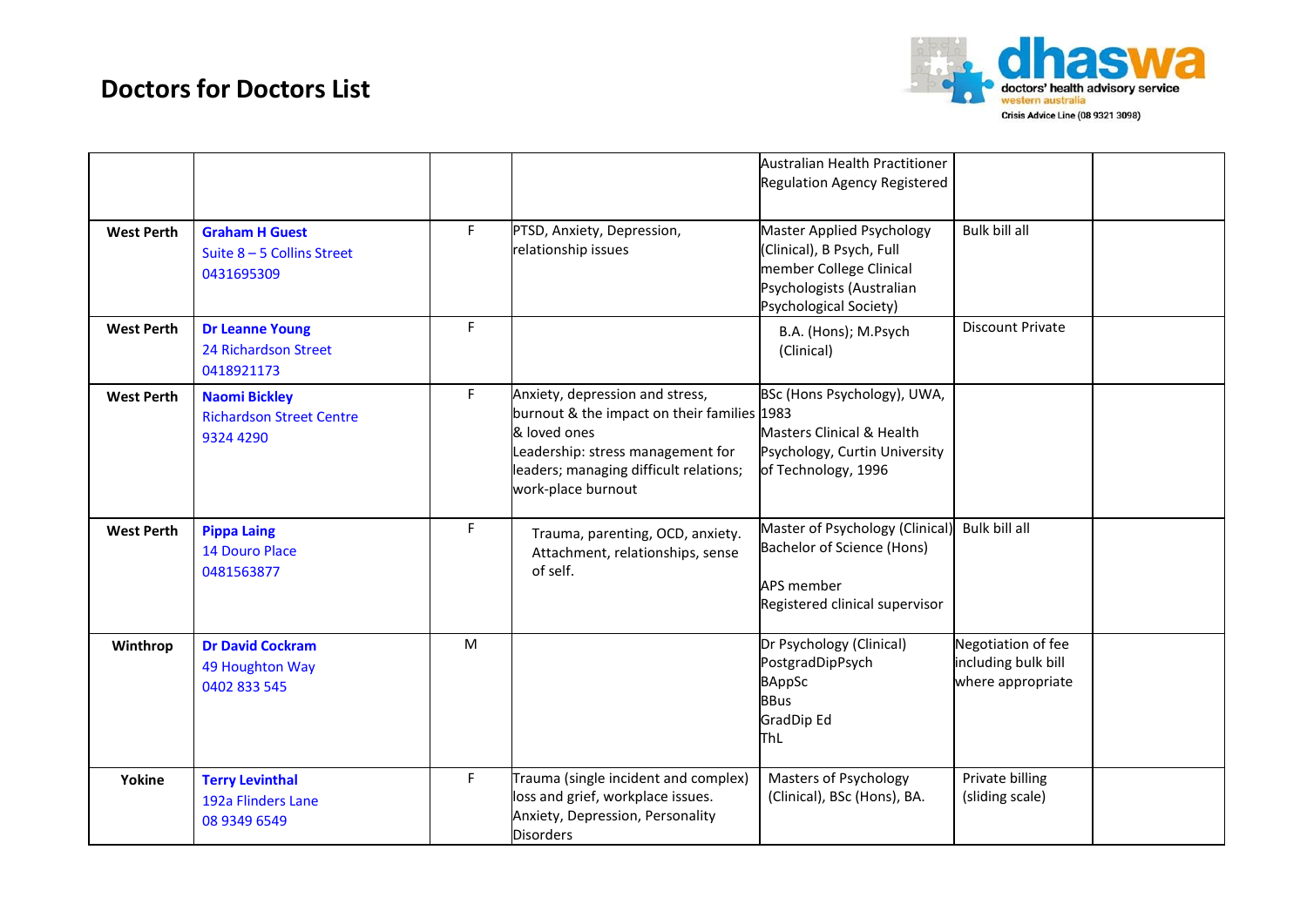

| Yokine | <b>Jane Norgard</b><br><b>192A Flinders Street</b><br>0490405516 |  | Anxiety (OCD, GAD, health anxiety<br>etc), mood disorders, body image,<br>adjusting to diagnosis (medical and<br>disability)<br>Child/adolescent, parenting and<br>behavioural regulation. | Bachelor Science (Psychology) Private bill for<br>Honours Psychology<br>Masters in Clinical Psychology | those that can<br>afford it, bulk bill<br>or reduced fee<br>for those having<br>financial<br>difficulties |  |
|--------|------------------------------------------------------------------|--|--------------------------------------------------------------------------------------------------------------------------------------------------------------------------------------------|--------------------------------------------------------------------------------------------------------|-----------------------------------------------------------------------------------------------------------|--|
|--------|------------------------------------------------------------------|--|--------------------------------------------------------------------------------------------------------------------------------------------------------------------------------------------|--------------------------------------------------------------------------------------------------------|-----------------------------------------------------------------------------------------------------------|--|

#### **CLINICAL PSYCHOLOGY – Country**

| Albany           | <b>Stephanie Bennett</b><br>58 Serpentine Road, L1<br>0419 945 603                                                                                           | F  | Health and medical psychology,<br>trauma, hypnotherapy, anxiety and<br>depression, children | Master Clinical / Health<br>Psychology<br>Graduate Diploma in<br>Education<br>Graduate Diploma<br>Counselling                                                                                      | <b>Bulk bill all</b> |  |
|------------------|--------------------------------------------------------------------------------------------------------------------------------------------------------------|----|---------------------------------------------------------------------------------------------|----------------------------------------------------------------------------------------------------------------------------------------------------------------------------------------------------|----------------------|--|
| <b>Bunbury</b>   | <b>Dr Stephanie Jones</b><br>16 Spencer St<br>08 9791 9955                                                                                                   | F. | Depression, anxiety, trauma, voice<br>hearing, dissociation.                                | Doctor of Psychology<br>(Clinical)<br>Bachelor of Arts (Psychology)                                                                                                                                | Case by case basis   |  |
| <b>Bunbury</b>   | <b>Dr Justin Harrison</b><br><b>Nudge Psychology Assessment &amp;</b><br><b>Consulting (The Nudge Group)</b><br>Unit 2 11/13 Victoria Street<br>08 9751 1084 | F  | Please refer website - Meet The Team<br>(www.nudgepsychology.com                            | Doctorate in Clinical<br>Psychology<br>Member of the Institute of<br><b>Clinical Psychology</b><br>Member of the Australian<br>Clinical Psychology<br>Association<br>BBSocSci(Hons)<br><b>BBSc</b> | Other                |  |
| <b>Busselton</b> | <b>Dr Elissa Klaassen</b><br>181 Bussell Highway<br>0897511084                                                                                               | F  |                                                                                             | BSc (Neuroscience), BSc<br>(Psych)(Hons1), ResM<br>(Neuropsychology), PhD,<br>MPsych(Clin), MACPA<br><b>Clinical Psychologist</b>                                                                  |                      |  |
| <b>Busselton</b> | <b>Dr Melissa Harrison</b><br>Nudge Psychological Assessment &<br><b>Consulting</b><br>181 Bussell Highway                                                   | F  | Please refer website - Meet the Team<br>(www.nudgepsychology.com).                          | Doctorate in Clinical<br>Psychology<br>Member of the Institute of<br><b>Clinical Psychologists</b>                                                                                                 | Other                |  |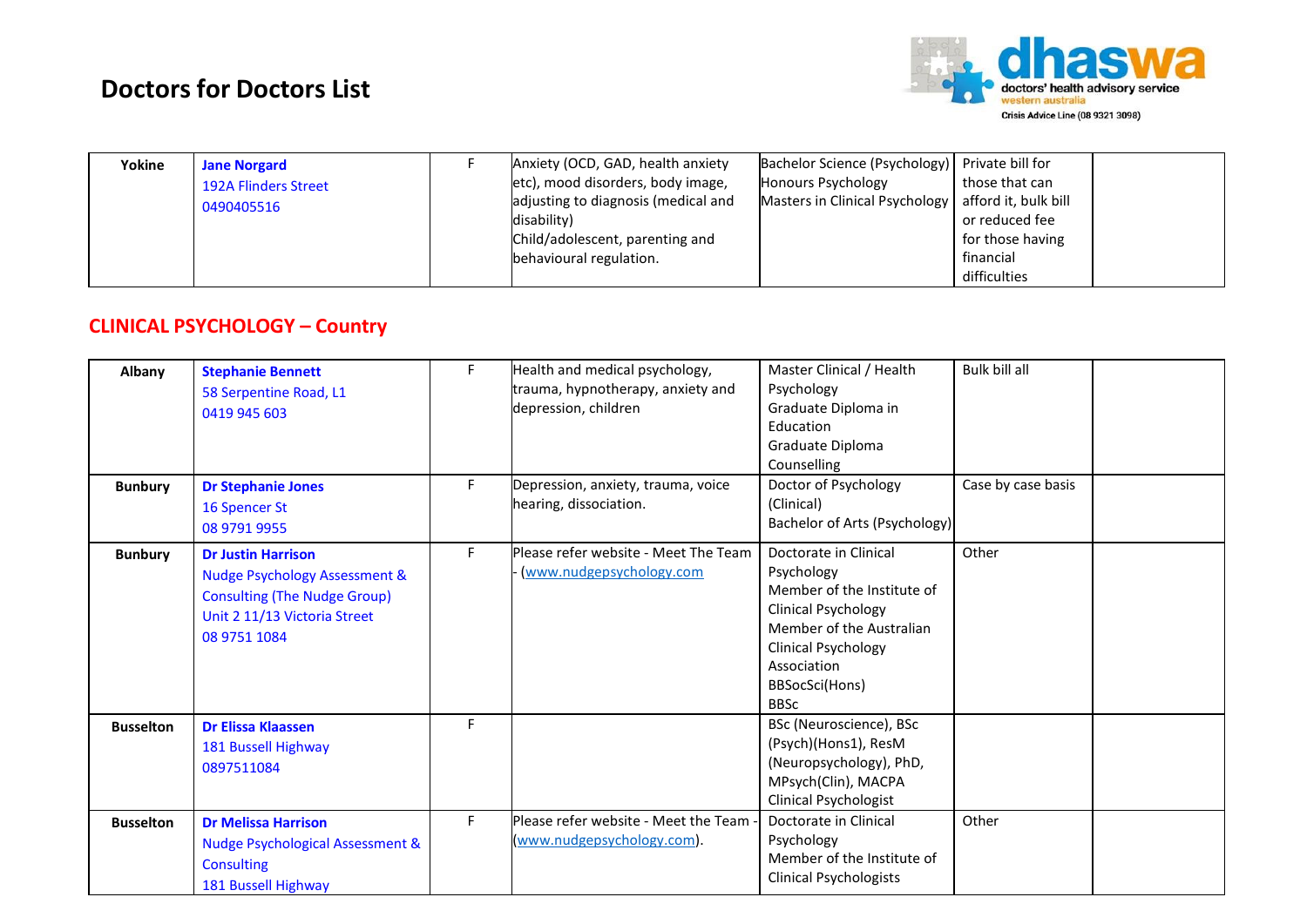

|                 | 08 9751 1084                                                       |           |                                                                                                                                                                                                                                                                                                                            | Member of the Australian<br>Clinical Psychological<br>Association<br>BSocSci(Hons)<br><b>BBSc</b>                                                                                                                                                                                      |                      |                     |
|-----------------|--------------------------------------------------------------------|-----------|----------------------------------------------------------------------------------------------------------------------------------------------------------------------------------------------------------------------------------------------------------------------------------------------------------------------------|----------------------------------------------------------------------------------------------------------------------------------------------------------------------------------------------------------------------------------------------------------------------------------------|----------------------|---------------------|
| Dunsborough     | <b>Sandro Gilomen</b><br>23 Gifford Rd<br>0400321272               | M         | Trauma                                                                                                                                                                                                                                                                                                                     | Master of Applied Psychology<br>in Clinical Psychology 2014                                                                                                                                                                                                                            | Bulk bill all.       |                     |
| Falcon          | <b>Dylan Kirkpatrick</b><br>1 Owen Avenue<br>(08) 9443 3709        | ${\sf M}$ | Health Care worker mental wellbeing,<br>trauma and Stressor related disorders,<br>depressive and anxiety disorders, and<br>personality disorders.                                                                                                                                                                          | <b>Bachelor of Psychology</b><br>(Hons)<br>Master Psychology (Clinical)                                                                                                                                                                                                                | Bulk bill all.       |                     |
| Falcon          | <b>Eleanor Jones</b><br>1 Owen Avenue<br>08 9443 3709              | F         | Anxiety, depression, self-compassion,<br>emotional dysregulation, ADHD, and<br>stress.<br>Children and parents of children with<br>emotional and/or behavioural<br>concerns.<br>Work within therapies such as<br>cognitive-behavioural therapy,<br>acceptance and commitment therapy,<br>and mindfulness-based techniques. | Master of Psychology<br>(Clinical Psychology) - Curtin<br>University                                                                                                                                                                                                                   | <b>Bulk Bill all</b> |                     |
| Geraldton       | <b>Dr Timothy Milnes</b><br>28 Sanford Street<br>08 9921 8853      | ${\sf M}$ |                                                                                                                                                                                                                                                                                                                            | Juris Doctor, Master of<br>Applied Psychology, Grad<br>Cert in Dispute Resolution,<br>BPsych, BCom, Grad Cert<br>Legal Practice, Grad Cert HR<br>and Safety, Fellow of the<br>College of Clinical<br>Psychologists and Member<br>of the Australian<br><b>Psychological Association</b> | Discount private     | Portuguese, English |
| <b>Merredin</b> | <b>Dr Jackie Cesareo</b><br><b>36 Bates Street</b><br>0421 176 342 | F         | anxiety, depression, trauma, grief and<br>loss, stress                                                                                                                                                                                                                                                                     | B.Sc (Hons), M.Psych (Clin) /<br>Ph.D                                                                                                                                                                                                                                                  | <b>Bulk Bill all</b> |                     |